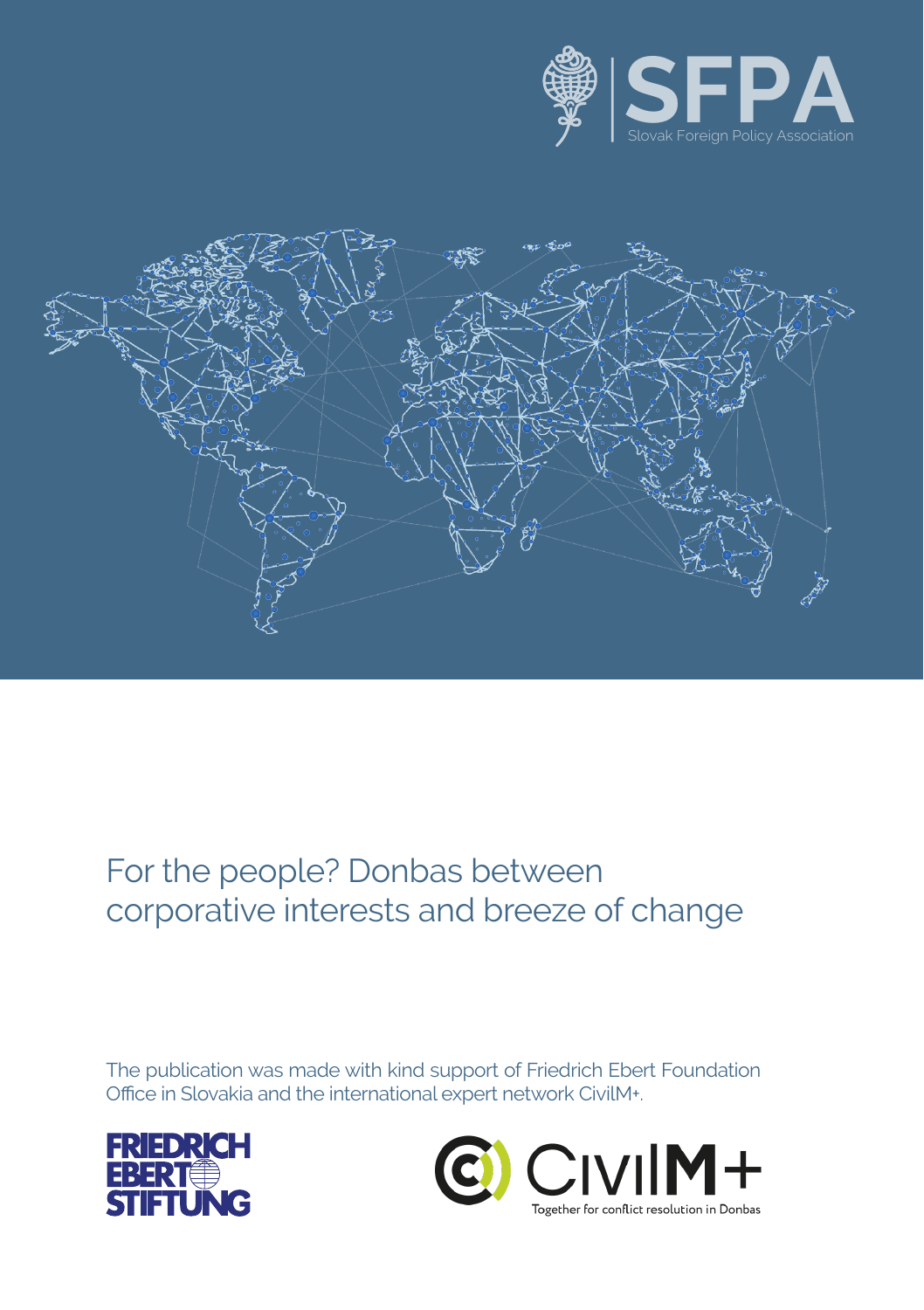## **Contents**

| The problem of compliance with democratic procedures and legal norms 5 |  |
|------------------------------------------------------------------------|--|
|                                                                        |  |
| The "effective vs democratic governance and control of the region"     |  |
|                                                                        |  |
|                                                                        |  |
|                                                                        |  |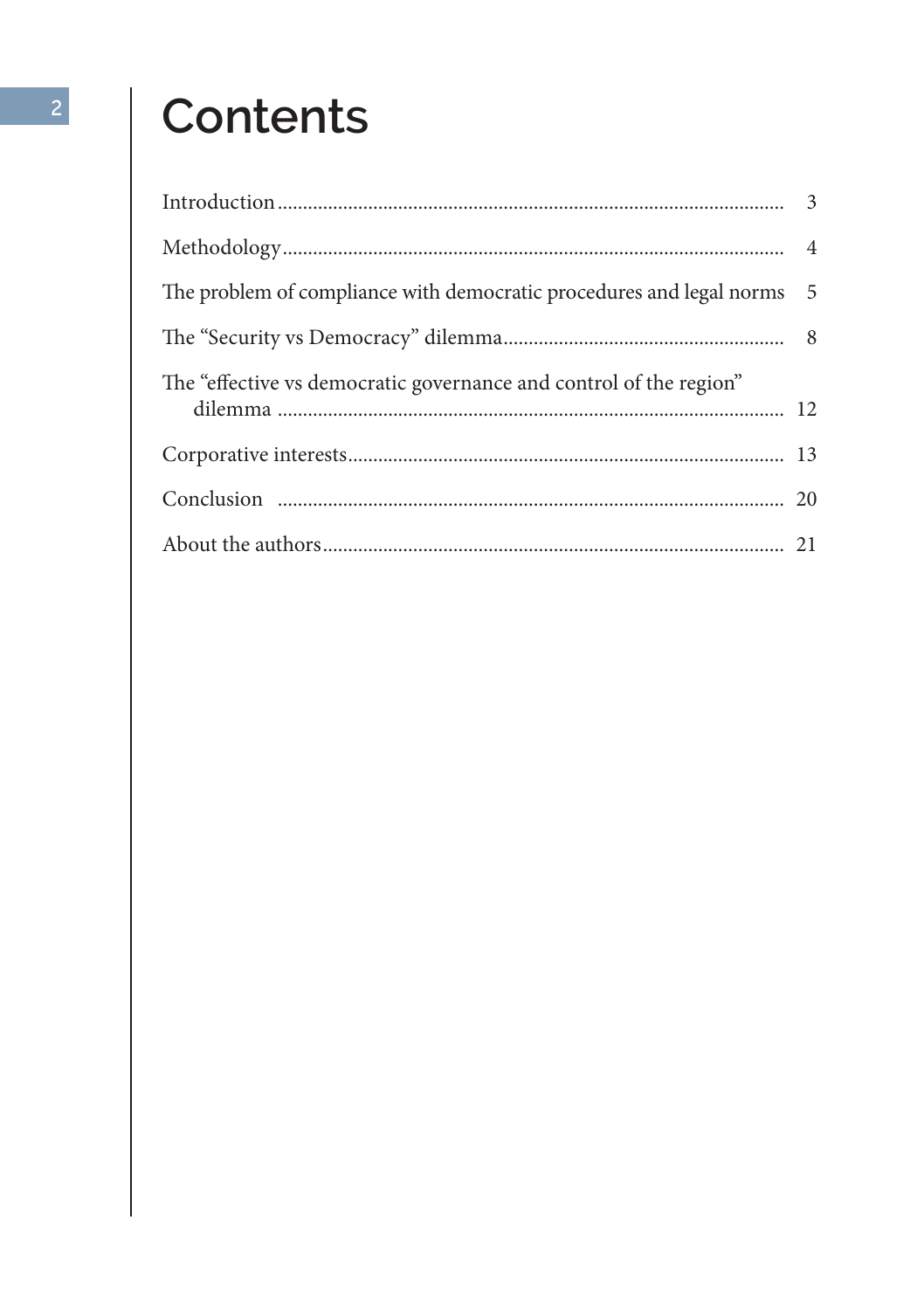### **Introduction**

Ukraine remains a Slovak foreign policy priority. The ongoing armed conflict in our direct neighborhood is an existing threat. "For people, dialogue and stability" – that was the motto of the 2019 OSCE Slovak Chairmanship. The main aim regarding the conflict "in and around Ukraine" – as the Russo-Ukrainian armed conflict is known in OSCE jargon – was to work toward conflict resolution, but also to improve the living conditions of the affected population, in partnership with local and national authorities, agencies and institutions, international organizations and civil society. But that was not all. A most prescient additional priority was providing for a safer future, which underlined the persistent need to keep sight of the overarching goal – the normative aspect of our endeavors – deciding what the future should look like, what should be done and what tools should be used to achieve it.

The ongoing decentralization process in Ukraine offers such a vision: it is both normative – giving more competencies to people at the local level – and provides the toolbox, which is more funding from central government and greater assistance from international partners. Holding local elections is crucial to all this. Only representatives elected in accordance with national and international standards should be leading the positive change. Yet that is not the case in several communities in the Donetsk and Luhansk regions.

This study reveals several issues relating to local self-government in the Donetsk and Luhansk regions: *first*, there is the procedurally troubling withholding of local elections in several communities in government-controlled Donbas, which in some way reveals decisionmakers' failure to understand that transparent procedures and institutions are crucial for protecting both democratic procedures as well as the reform process generally; *secondly*, there is a focus on corporative interests that stems not just from the "old-times legacy" but also from the hasty and ill-prepared changes to the national electoral legislation, which helps to keep these legacies alive.

Local elections were held in Ukraine on October 25, 2020; but not in 18 communities in the government-controlled parts of the Donetsk and Luhansk regions. In the first part we analyze how the decision that it was impossible to hold elections in several settlements may have negatively affected the development of democratic institutions in the region, people's trust in the local and central authorities as well as the prospect of the Ukrainian government regaining control of the temporarily occupied territories. This part of the analysis concerns the non-transparent way in which the decision not to hold the elections was made, the lack of systemic criteria for determining security threats and the insufficient involvement of civil society. The recommendations based on the results of this study are aimed at strengthening the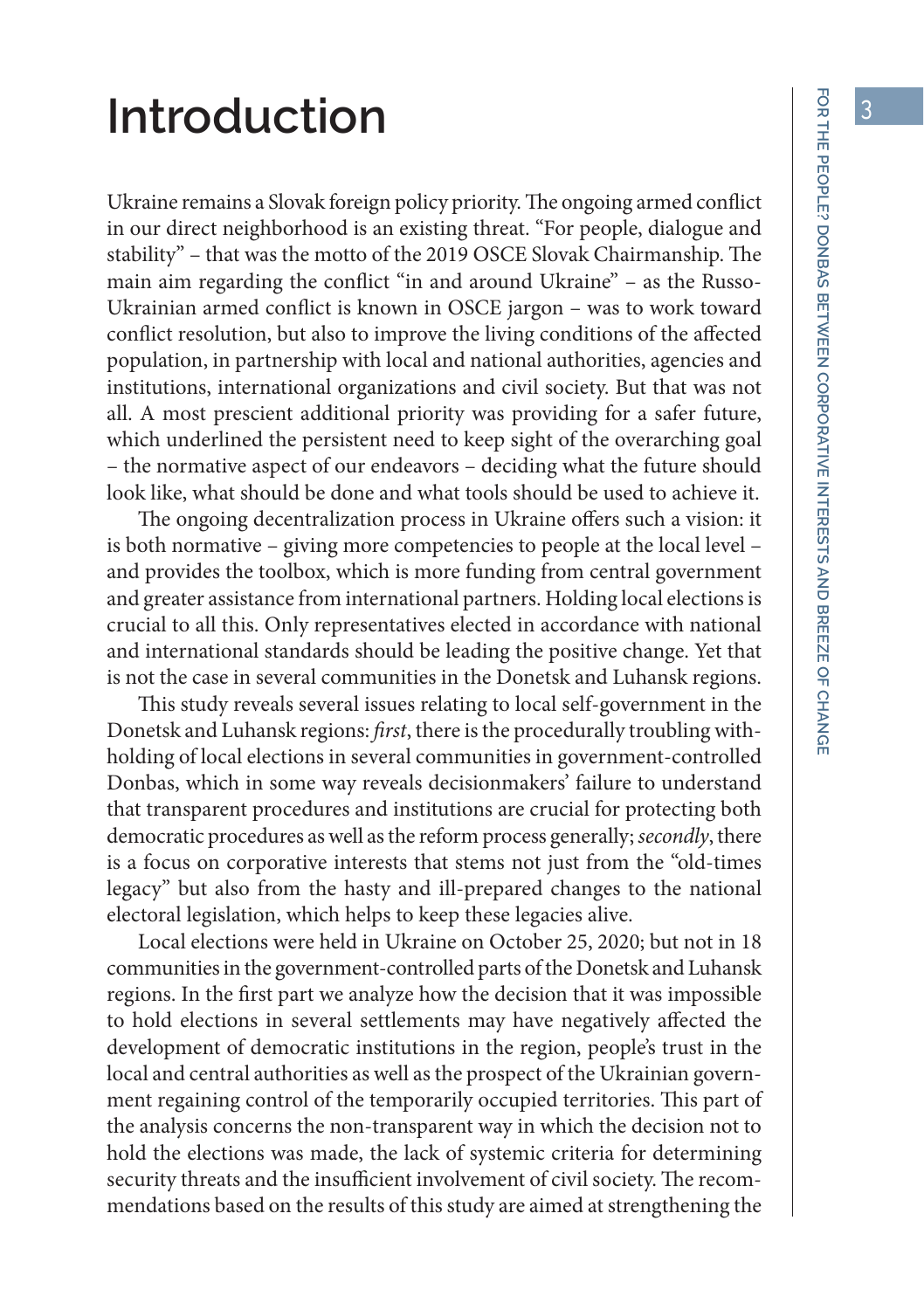civil component of the local self-government bodies, choosing a strategic approach to decentralization and reducing tension along the Donbas–Kyiv line.

In the second part we look in more detail at the results of the elections and ask if and how the representatives of parties or party-projects promoting regional clientelist and corporative interests that have mostly emerged out of the legacy of the former "regional power party," the "Party of Regions" (PoR), have managed to protect their position by exploiting the shortcomings of the electoral legislation adopted in summer 2020. Here we follow up on the analysis in the first part discussing, for example, the importance of the persistence of (pro-Russian) groups belonging to the local or regional clientelist power-networks for hybrid threats in the Donbas region.

We believe this study proffers, among other things, an explanation for the existing situation in the region and identifies future trends and tendencies. We also believe that our recommendations provide both accurate as well as normative insights to all those who are interested in Ukraine and to key players in the field, including the OSCE, helping the conflict-affected country and its people.

### **Methodology**

This study<sup>1</sup> was conducted from October to December 2020. It presents findings obtained by the expert group on local elections within the independent international civil society platform CivilMPlus for conflict resolution in Donbas in which all three authors are involved. The study was partly based on specially developed questionnaires, which were used to conduct 12 in-depth interviews with political actors, experts and activists working in the government-controlled territory in eastern Ukraine and Kyiv and with relevant information regarding the research topic.

<sup>&</sup>lt;sup>1</sup> Part of the manuscript has been revised and completed versions of the following have been elaborated by the authors of this study: S. Goda, W. Jilge, V. Novikov, Y. Erner, "Influence of local elections on democratic and socio-economic development of the government-controlled territory of Donbas," CivilM+, October 23, 2020. Available online: https://civilmplus.org/en/publications/influence-of-local-elections-on-democraticand-socio-economic-development-of-the-government-controlled-territory-of-donbas/ (accessed on December 14, 2020) and S. Goda, W. Jilge, V. Novikov, "Zwischen korporativen Interessen und neuen Inseln der Veränderung – Lokalwahlen im Donbas 2020," Die Länder-Analysen, November 16, 2020. Available online: https://www.laender-analysen. de/ukraine-analysen/242/zwischen-korporativen-interessen-und-neuen-inseln-derveraenderung-lokalwahlen-im-donbas-2020/ (accessed on December 14, 2020).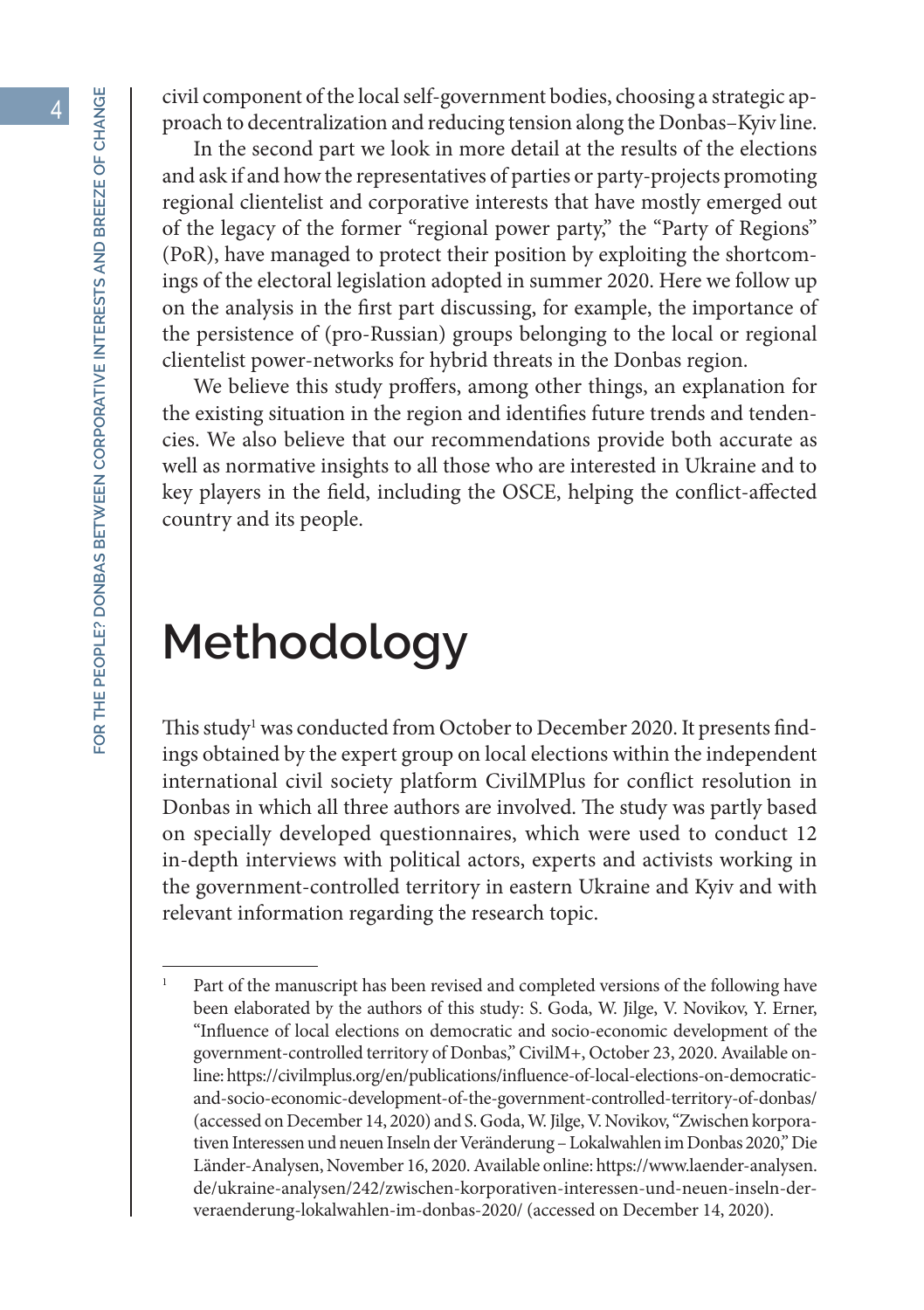The research tools included the collection and analysis of open source information, in particular publications by non-governmental organizations and independent media, interviews with public opinion leaders and information from government websites.

In parallel with the interviews and analysis of open sources, Ukrainian legislation was analyzed to ascertain the reasons for not holding elections in several settlements in the Ukraine-controlled parts of the Luhansk and Donetsk regions.

The rules on information security were strictly adhered to when undertaking the study and preparing the manuscript, consequently the text does not contain any information on respondents who did not consent to the dissemination of their personal data. This is solely for the safety of the study participants.

## **The problem of compliance with democratic procedures and legal norms**

Back in the spring of 2020, Ukrainian politicians at the national level publicly announced their intentions to hold elections throughout Donbas, including in certain areas of the uncontrolled parts of the Donetsk and Luhansk regions (known as ORDLO). Even from the first days of August, in fact, a month before the start of the election campaign, the Central Election Commission (CEC) planned to hold elections throughout the controlled part of the Luhansk and Donetsk regions. Accordingly, political parties began the preparations, stepping up their work throughout the controlled part of Donbas. There was no plan to hold elections for the Lugansk and Donetsk Regional Councils, as these are still being replaced by the civil-military administrations (CMA) created back in 2014.

On August 8, 2020, the CEC adopted Resolution No. 161 on the impossibility of holding elections on October 25, 2020, in several of the communities under Ukrainian control in the Luhansk and Donetsk regions. In most of these communities, the local CMAs are still in operation.

The decision regarding the impossibility of holding elections in 18 communities in the Ukrainian controlled part of the Luhansk and Donetsk regions was made using non-transparent procedures which may lead to greater mis-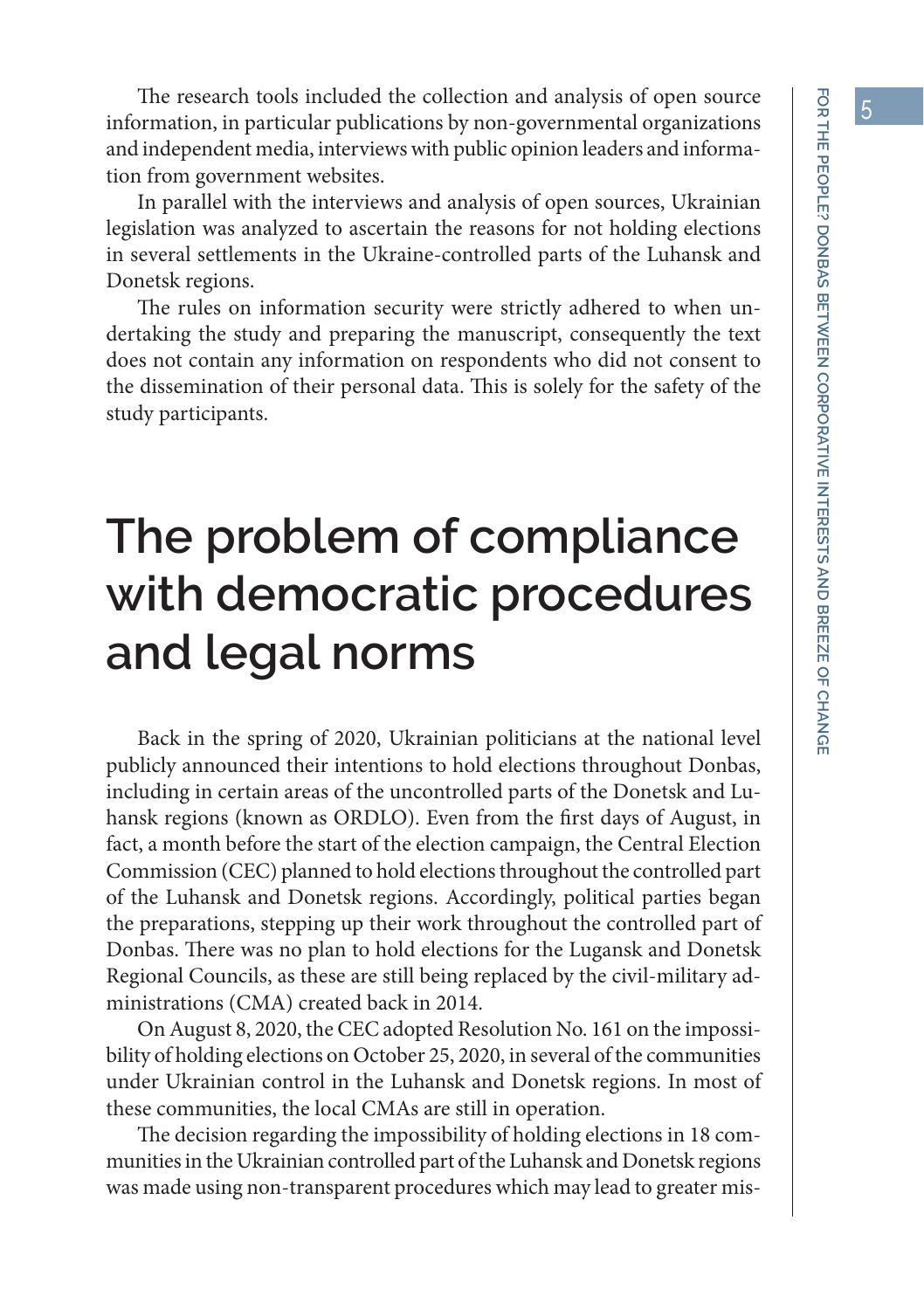trust of democratic institutions and the Ukrainian state among the population of these communities. About half a million residents of eastern Ukraine were thus deprived of their constitutional right to elect their own representatives.

It is worth noting that shortly before the CEC made the decision, a CMA was being set up in the fairly large city of Lysychansk, as well as in the city of Severodonetsk, currently the regional center of Luhansk Region (Oblast). These cities were not included in the list of settlements on the demarcation line enshrined in Ukrainian legislation. Since 2015, city councils elected in the elections have operated in both Lysychansk and Severodonetsk.

Since Severodonetsk and Lysychansk are becoming ATG centers, under the decentralization reforms, voting should be held in all the settlements that are part of these ATGs, but some of them are located in the front-line zones, where, according to the CEC and CMA, it is difficult to ensure security during elections. The CMA consists of civilians and military personnel, and was formed by presidential decree. According to the law, CMAs are formed on the basis of a decree of the President of Ukraine, and the heads of the CMA in cities and towns are appointed by the head of the regional state administration, who is also the chairman of the CMA of the region (appointed by the President of Ukraine), in agreement with the commander of the Joint Forces Operation.

After the refusal to hold elections in Severodonetsk and Lysychansk, protests took place in these cities, in which representatives of the local parties and public organizations and city residents took part. The protesters demanded that the CEC decisions should be revised, so as not to take away residents' right to vote and not to deprive local communities of the right to local self-government.

Under Ukrainian legislation, there are a number of drawbacks concerning the procedure for ruling on whether it is possible to hold elections in certain territories: in the ruling, the Central Electoral Commission (CEC) referred to letters from the CMA heads, including a letter from the Main Directorate of the Security Service of Ukraine (SSU) for Luhansk region, which asserted that it was impossible for the law enforcement agencies to provide full security during the elections.

It should be stressed that the letters from the CMA heads were recommendations. According to the law, the final decision is made by the CEC. At the same time, the CEC has neither the legislative powers nor the resources or knowledge to verify the information received from the CMA that would enable it to verify the true situation in these territories. At the same time, the Commission is obliged to ensure the implementation and protection of citizens' electoral rights, taking into account the relevant conditions, including security issues.

The letters the CMA submitted to the CEC identified localities or polling stations, but did not give reasons as to why there was a particular level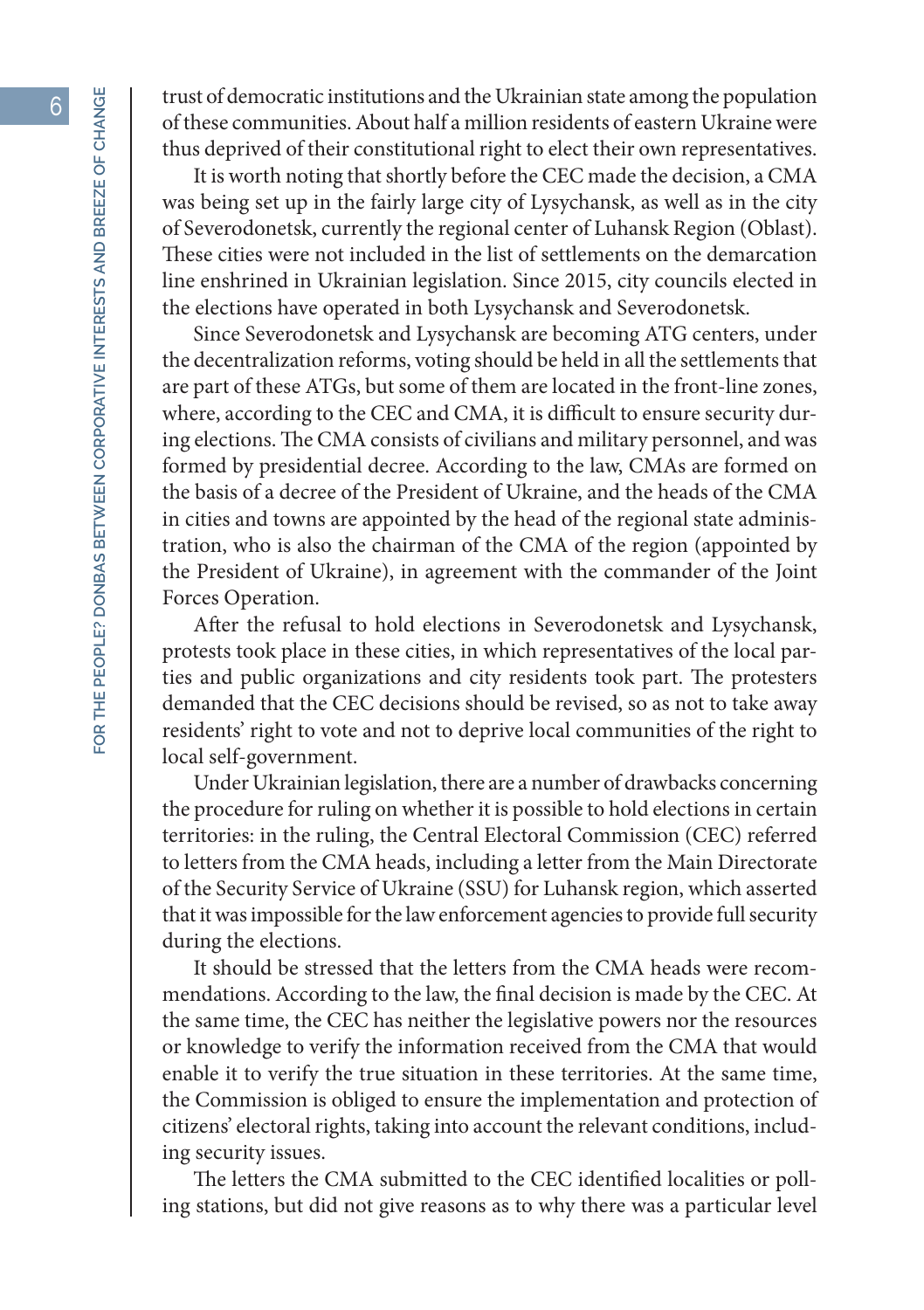of danger in the given location. The CEC's decision did not refer to a list of criteria for justifying the assessment that it was impossible to hold elections in certain territories.

Thereby, the procedure that has emerged makes the CMA the *de facto* central decision-making organ on the conduct of elections and, based on an insufficiently substantiated decision, attributes it unlimited powers, but no formal responsibility for the decision. That responsibility lies either with the CEC (which therefore potentially becomes the subject of public criticism against any decision made) or is distributed among several institutions and/ or officials but without a transparent and logical mechanism. This creates additional opportunity for political misuse of the decision. Suspicion that there was political motivation for not holding elections and that the decision was in the interests of the authorities was reinforced during the public discussions between the authorities of Luhansk region and civil society: the Head of Luhansk CMA, for example, noted that the dysfunctional local authorities in certain towns constituted an important reason for the decision to cancel the elections, in addition to the security argument. However, free and fair elections are a democratic tool for changing local authorities that do not perform their functions well. The influence of the CMA heads on the CEC decision raises questions about whether there was a conflict of interests, as the CMA heads may be interested in retaining their powers instead of transferring influence to the elected local authorities.

#### **Recommendations:**

- amend Ukrainian legislation to ensure that there is a transparent and democratic mechanism for making collegial decisions on the possibility of holding elections in certain territories. It is recommended that a collegial independent body should be established at the national level, with sufficient authority to verify the information received from state and law enforcement agencies underpinning the decision made, and with full responsibility for it.
- • draw up a list of criteria for deciding whether it is possible to hold elections in certain territories. Such a list should, for example, take into account experience of previous election campaigns in the given region and set out territorial guidelines regarding the distance of the settlement from the contact line. The same criteria must be used as the basis for all decisions and relating to all territories, and taken into consideration when deciding on the possibility of holding elections in the given region.
- involve the OSCE in consultations regarding the situation in the armed conflict zone and whether it is possible to provide security for organizing and holding elections.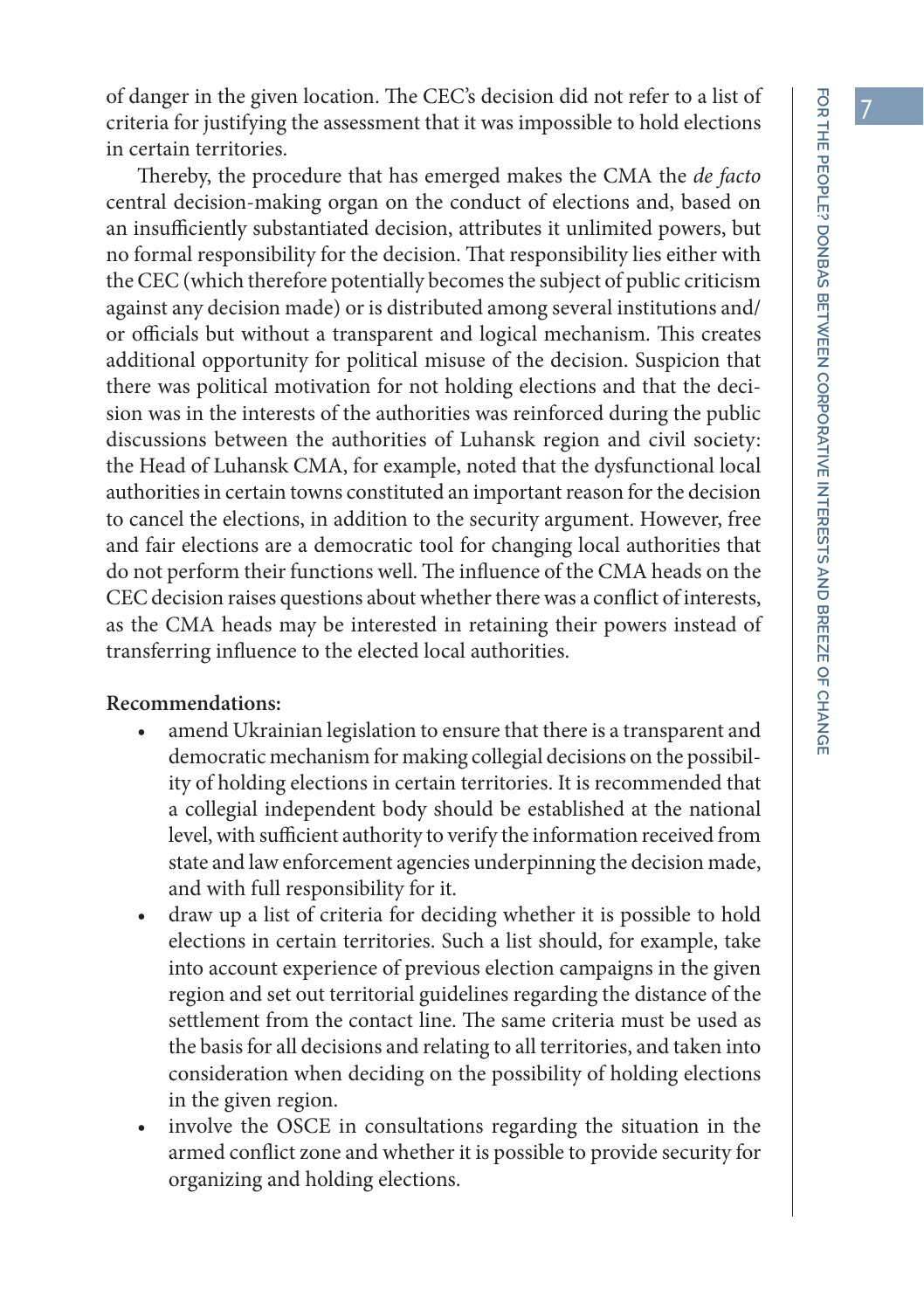- the CEC and the relevant Committee of the Ukrainian Parliament should provide clear explanations on when and how it will be possible to exercise the right to vote in these regions, based on the proposed changes to the legislation.
- publish all CMA documents (and documents from other organizations relevant to the decision making process) underpinning decisions on whether it is possible to hold elections, except for documents containing confidential data not intended for public consumption.2
- Donetsk and Luhansk CMAs should hold public events and carefully inform the public about the reasons why elections cannot be held in certain localities; they should also ensure they communicate in a transparent and sustainable manner with the public, political parties and elected local authority representatives regarding the current state of election issues.

### **The "Security vs Democracy" dilemma**

Countries affected by armed conflict have a tendency to stick to a "security first" approach and thereby face the dilemma of having to choose between security and democracy. In addition, in recent years there have been questions about the effectiveness of local authorities in government-controlled areas in the conflict region; in some places these institutions have become a means of preserving the influence of local business groups.

One of the main arguments for refusing to hold local elections in some of the settlements in the Donetsk and Luhansk regions is that it is impossible to ensure the safety of the population during the elections.

Some respondents noted that the human right to life and security is more important than the electoral rights of the citizen. And when the Ukrainian authorities were faced with the choice of ensuring the security of the popu-

<sup>2</sup> "Заява ОПОРИ щодо встановлення неможливості проведення місцевих виборів в окремих громадах Донецької та Луганської областей," [OPORA Statement on establishing the impossibility to hold local elections in certain Hromadas in Donetsk and Luhansk Oblasts] Civil Network OPORA, August 10, 2020. Available online: https://www.oporaua.org/statement/vybory/mistsevi-vybory/mistsevi\_2020/20212 zaiava-opori-shchodo-vstanovlennia-nemozhlivosti-provedennia-mistsevikh-viborivv-okremikh-gromadakh-donetskoyi-ta-luganskoyi-oblastei (accessed on December 14, 2020).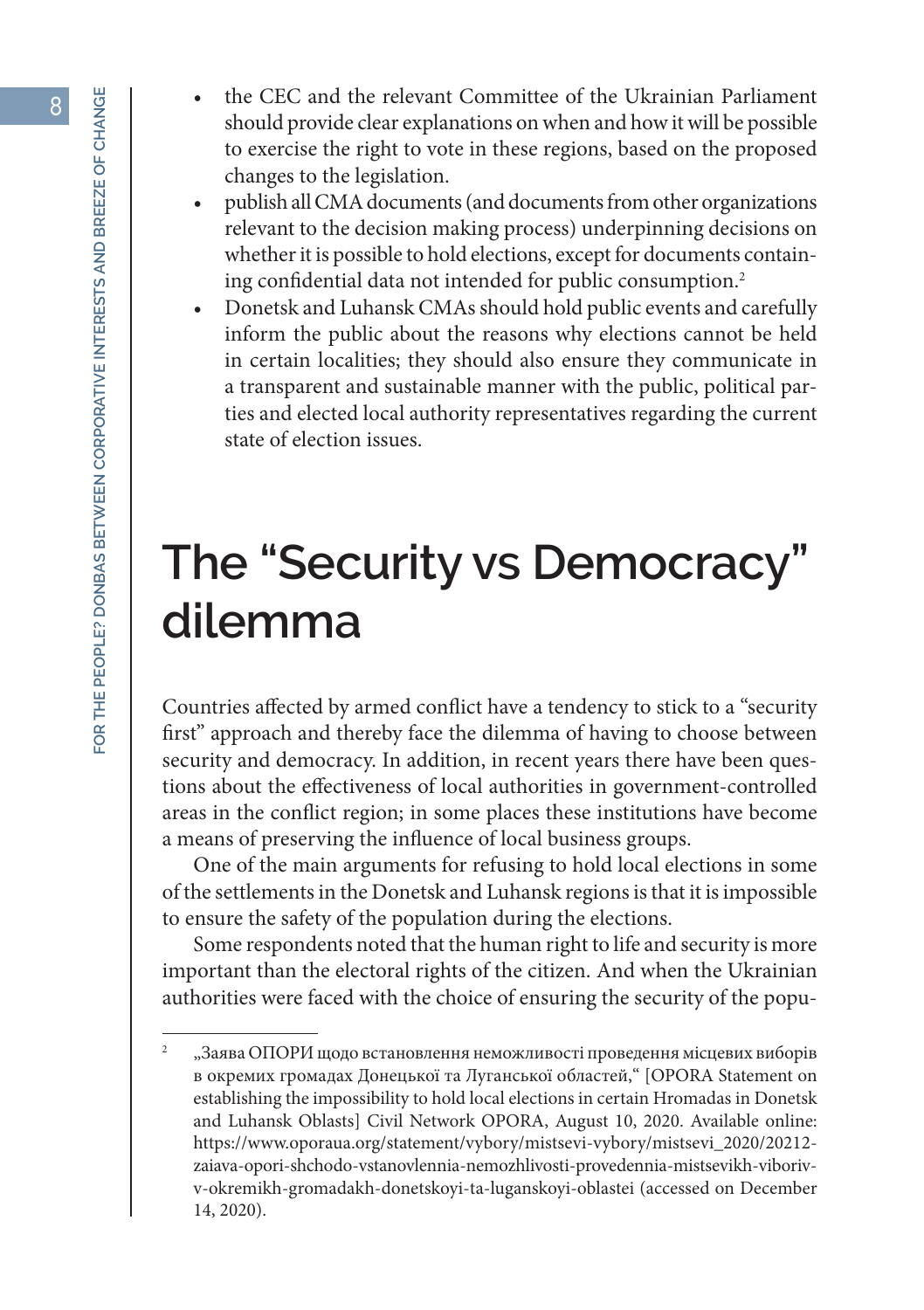lation in the front-line areas and protecting the rights of citizens seeking election and those voting, the decision was made to prioritize human rights.

Some respondents said that not holding the elections would not have negative consequences for local self-government because, over the past few years, the local self-government in these regions had not been working effectively, but had become an instrument of influence for local business groups. Although the setting up of a CMA cannot ensure democratic governance, the view is that, in the current circumstances, it is the best way of ensuring effective local administration.

For several small settlements near the contact line, where the economic situation is complicated as a consequence of the hostilities, and which have seen a fairly large population outflow, the decision not to hold elections will not have much impact, because local self-government is ineffective in such conditions. Some respondents stated that what was needed was not elected representatives but non-corrupt managers, who could be CMA representatives.

It is worth noting that in 2014–2015 parliamentary and local elections were held in a number of populated areas, such as Severodonetsk, Lysychansk and Ugledar, despite the active hostilities in Donbas and the fact these areas recorded the largest number of dead and wounded for the entire conflict. By contrast the 2020 elections were not held in these areas.

In 2019 parliamentary elections and two rounds of the presidential elections were held across the controlled territory of the Donetsk and Luhansk regions. In addition for several years national (Independence Day of Ukraine) and local (City Day) holidays have been celebrated in the front-line settlements. It should be noted that there is a difference between settlements that are in the grey zone, where normal life has not been restored and few people live, in which local government is losing its meaning, and the cities in which there have been virtually no military operations for more than six years. An important factor is the agreement regarding additional measures to strengthen the ceasefire between the parties to the conflict of July 27, 2020, which significantly reduced the intensity of hostilities in comparison with previous periods of the armed conflict.

The results of this research show that experts have different priorities in deciding whether to hold local elections or suspend them for security reasons. In particular, it depends on their geographical perspective: those in the conflict region tend to be in favor of holding elections, while those in Kyiv tend to prioritize security. One can assume that different priorities and interests of citizens and political elites affect the nature of relations between Kyiv (and other parts of Ukraine far from the conflict territory) and the conflict zone. The suppression of local initiative to take responsibility for the development of the region, combined with the desire of the "center" to effectively address the region's problems directly through appointed leaders, may in the medium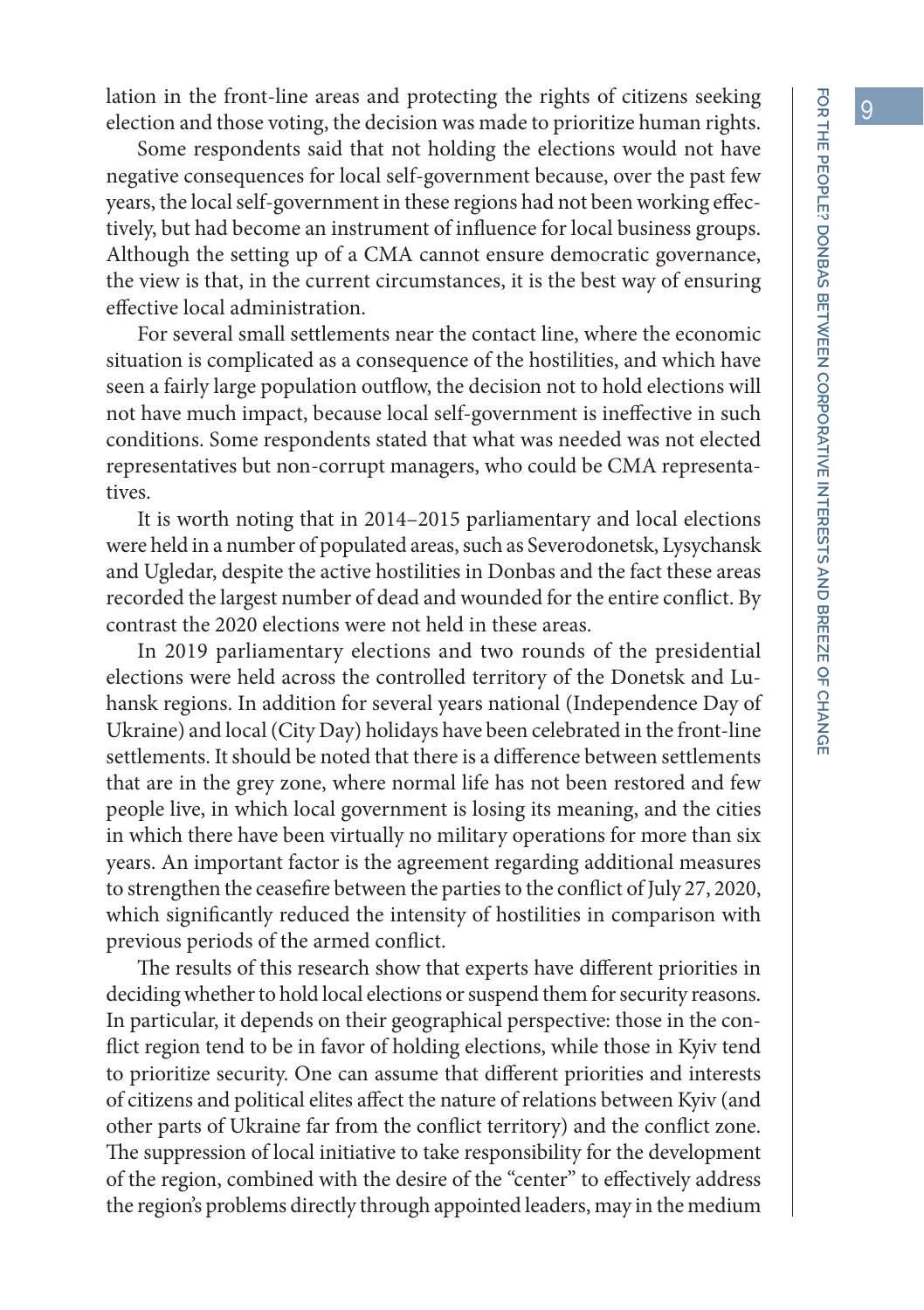term have a negative impact on political and socio-economic processes in the country. Thus, introducing CMAs with no transparent clarification may create obstacles to the democratic development of the region and even to the prospect of the Ukrainian government regaining control of the occupied territories.

Ukrainian legislation does not clearly define the procedure for initiating and deciding whether it is possible to hold local elections in communities in which it was previously decided that it was impossible to organize voting. The Law of Ukraine on Civil-Military Administrations merely presupposes that their powers are terminated on the day of the first session of the newly elected local council. The legal uncertainty over the timing of the restoration of citizens' electoral rights and the right of territorial communities to local self-government creates significant obstacles to planning the future development of territorial communities. It also raises the risk of potential abuse by local elites interested in managing community resources without having gained a democratic mandate through elections. To better understand this, we will highlight two aspects of the security analysis: physical (military) security and hybrid security (threats).

- a) *Physical (military) security*: The physical safety of individuals wishing to take part in elections is directly linked to the risk of shelling near the line of contact, the risk of forest fires and the risk of renewed fire from small arms and light weapons. These types of problems could be solved in a more targeted and effective manner by establishing an authority (agency) to regulate safety issues in a timely manner. So far, no such technical preconditions have been laid down.
- b) *Hybrid security:* The main risk, according to the election opponents in the conflict region, is the increasing influence of local pro-Russian ruling elites. The strengthening of pro-Russian forces in self-governing bodies would expand the Russian Federation's scope of influence in its hybrid war against Ukraine. The Russian Federation is very active in this process and uses a wide range of instruments.

However, for the democratic party system, the threat of the unwanted opposition winning cannot justify the cancellation of the elections. Society may gain the impression that support for democracy at the level of Ukrainian state policy ends if there is the threat of political revenge from anti-Ukrainian forces.

Failure to hold elections does not solve the problem of ensuring either physical or hybrid security. On the contrary, such decisions provoke discontent among part of the local population and bolster the anti-Ukrainian forces' argument that Ukraine's political system is undemocratic. The central authorities have not been able to solve this contradiction in the past few years, but the existence of the CMA does not sufficiently guarantee security either.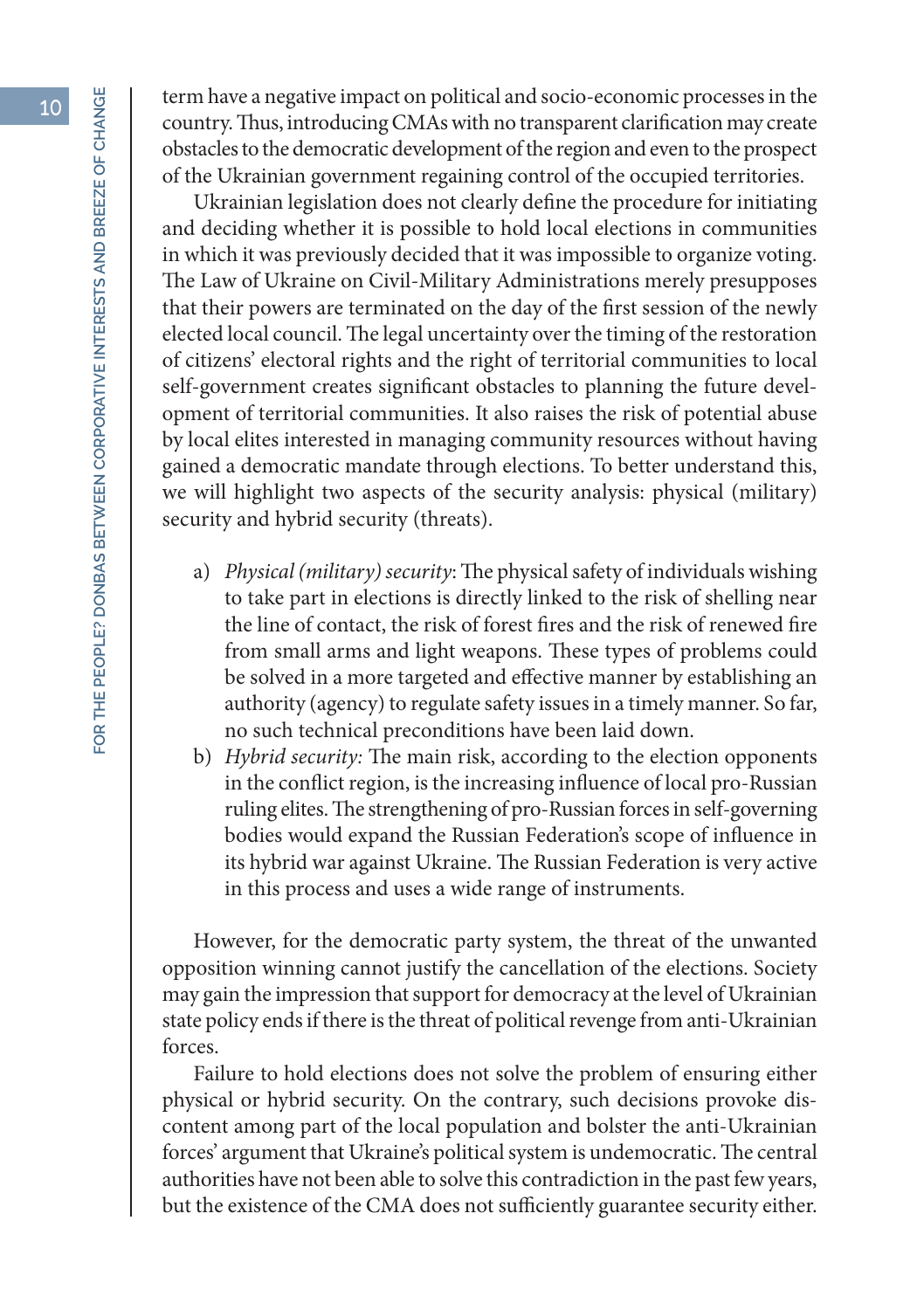Suppressing opportunities for local self-government harms the region's social and economic development, increasing citizens' dissatisfaction and distrust of the central government in Kyiv.

#### **Recommendations:**

- as regards physical (military) safety, risk assessment criteria should be clear and references to them should have solid grounding.
- • CMA and local council activities should be more transparent and oriented at cooperating with the community. Representatives of civil society, small business, trade union and academia should participate in the decision-making process. That way, local people will feel involved in the final results, which will raise people's trust in the local and national authorities.
- establish a coordination center for operational forecasting at the Luhansk region CMA (an idea already discussed by civil society in Luhansk region) in order to promptly respond to security challenges. The civil society in the region should be engaged in the center's operations. This relates to the coordination of all key institutions in cases of emergency, coordination between state institutions with humanitarian organizations and continual and inclusive information campaigns for citizens on how to combat disasters and deal with the consequences.
- encourage support from partners in Ukraine and the EU for the establishment of such a center through technical support and, if necessary, funding for important infrastructure and logistics.
- develop and support independent media providing quality content in the region, as a platform for promoting issues relating to conflict resolution, shared values and important local social initiatives. Extend the range of Ukrainian media accessible by residents of the temporarily occupied territories. Media coverage of the true situation in the region will also contribute to raising public confidence in Ukrainian media.

Finally, it is important to guarantee equal access to national and local mass media for all candidates and parties engaged in the electoral process and to prevent candidates and parties supported by oligarchs and business network owners of influential media outlets from gaining a privileged position in the mass media. Along with independent media, measures ensuring all election participants have equal access to the mass media, including civil society, will help ensure more balanced information and help to prevent disinformation, which was a serious threat in the local election campaign across Ukraine, and specifically in Donbas. That was particularly true for the re-dissemination of the Kremlin's anti-Ukrainian narratives by media outlets controlled by pro-Russian forces in Ukraine, which is another important element in Russia's hybrid destabilization policy towards Ukraine.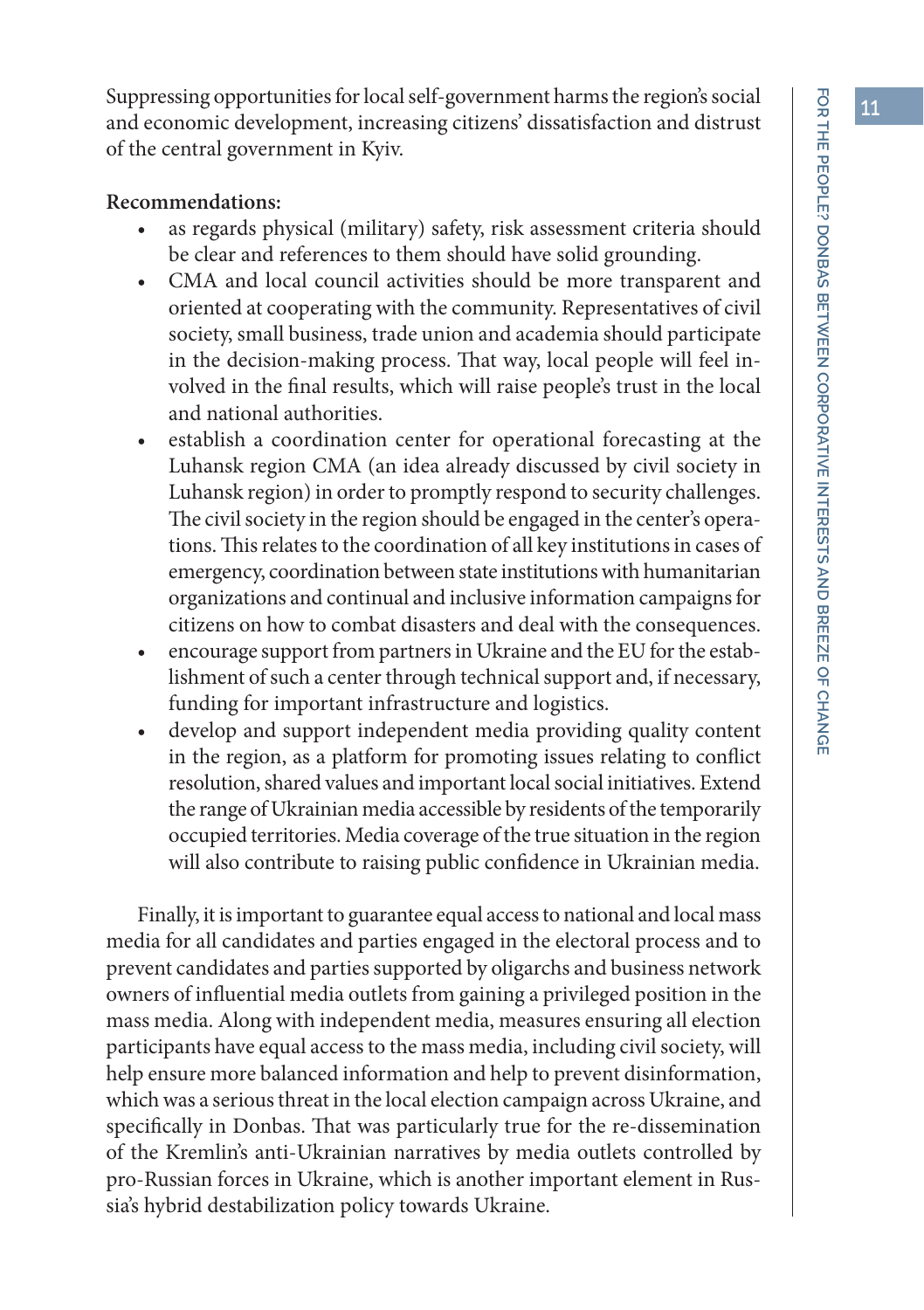### **The "effective vs democratic governance and control of the region" dilemma**

As united territorial communities are being formed as part of the decentralization process, the refusal to hold elections slows down decentralization and prevents the creation of new administrative territorial units and all the related potential new opportunities. Communities in which no election is held will be unable to accumulate more powers, including financial ones, violating citizens' rights to be elected and to elect their representatives, but also their right to local authority provision of high-quality administrative services. Crucial parts of societal life such as education, health care, culture and sport will suffer as a consequence. In addition to the residents of the communities in which the elections are not held, who amount to several hundred thousand people, one must not forget the ORDLO residents, who periodically come into these communities to use the social, banking and administrative services.

The creation of an OTG should enable people to actively participate in the public life of the community, its management and the building of a participatory, rather than an administrative model of community management. The idea behind the creation of CMAs is that they are more effective in guaranteeing security and ensuring livelihood opportunities throughout the armed conflict, than traditional local government is. In the long term, however, the concentration of the decision-making process in the hands of the CMA heads does not contribute to an effective management system, since decisions are made individually by the CMA head, without the use of democratic procedures involving a large number of actors, as is the case with local authorities.

The cancellation of the local elections in some localities has had a negative impact on the development of democracy in the region: it complicates the process of exerting civil control over the activities of local authorities, limits opportunities for the emergence of new local political leaders, demotivates active citizens and preserves the paternalistic thinking of the region's residents.

#### **Recommendations:**

Ukraine's Verkhovna Rada and Cabinet of Ministers should elaborate and apply a strategic approach to the development of the region, with the involvement of civil society and taking into account the specif-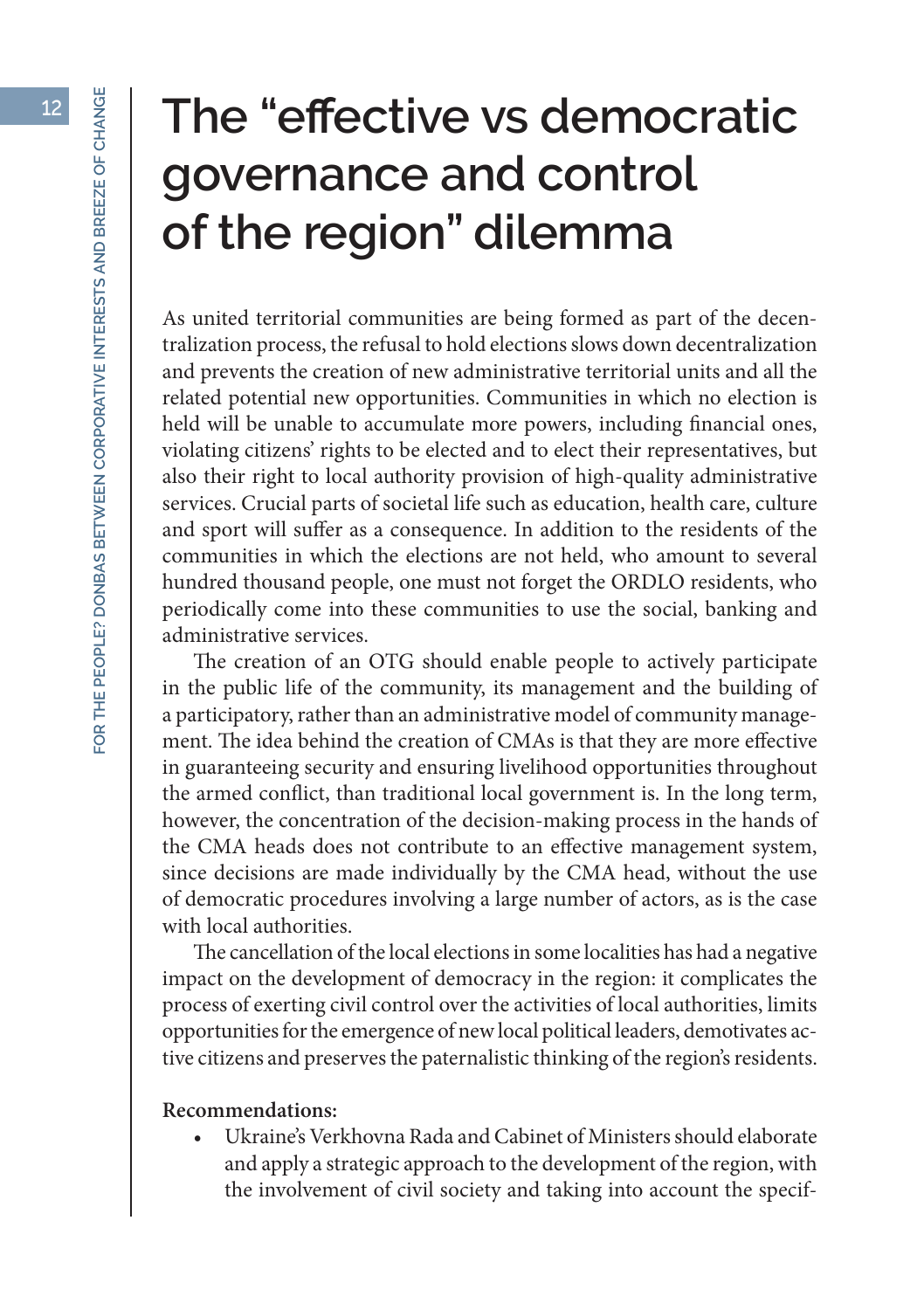ics of its infrastructure and environmental and energy components. The strategy should also address the development of culture and the potential of civil society.

- In localities where elections will not be held, public councils should be formed within the CMA, consisting of representatives of civil society organizations, former local council members and experts in local governance, giving them a right to be heard by the heads of CMA.
- consider the possibility of implementing a competitive mechanism for selecting the head of the CMA, with the assistance of local and national experts on decentralization reform, and experts from European partner countries, in order to ensure those appointed are knowledgeable about the region and able to communicate with local public structures, for use when the security situation does not require prompt appointments.
- consider the possibility of holding local elections in 2021 in the communities that are under government control of the Donetsk and Lugansk regions, where elections were not held in October 2020.

### **Corporative interests**

The local elections of 2020 were unusual for two reasons – first, the local elections represented an important step in the implementation of genuine local self-governance in Ukraine against the background of the ongoing decentralization reforms. Reformist activists in Ukraine's civil society and expert community expected the decentralization reforms would provide strong impetus for the sustainable "democratization from below" of the country and thus help break down the oligarchic clientelist structures in the regions, which is particularly important for the Donbas.

Second, these elections were the first in which the new electoral legislation<sup>3</sup> was applied, which also proved to be a challenge for voters. Central to this innovation was the earlier introduction of a proportional electoral system in communities with 10,000 or more inhabitants. In these communities, independent candidates could not stand and parties were given the central role

See more at: "«Вибори навиворіт – 3». Виборчий кодекс та його недоліки," ["Elections inside out – 3." Electoral Code and its shortcomings] Civil Network OPORA, September 6, 2020. Available online: https://www.oporaua.org/news/vybory/vybory\_ navyvorit/20207-vibori-na-vivorit-3-viborchii-kodeks-ta-iogo-nedoliki (accessed on December 14, 2020).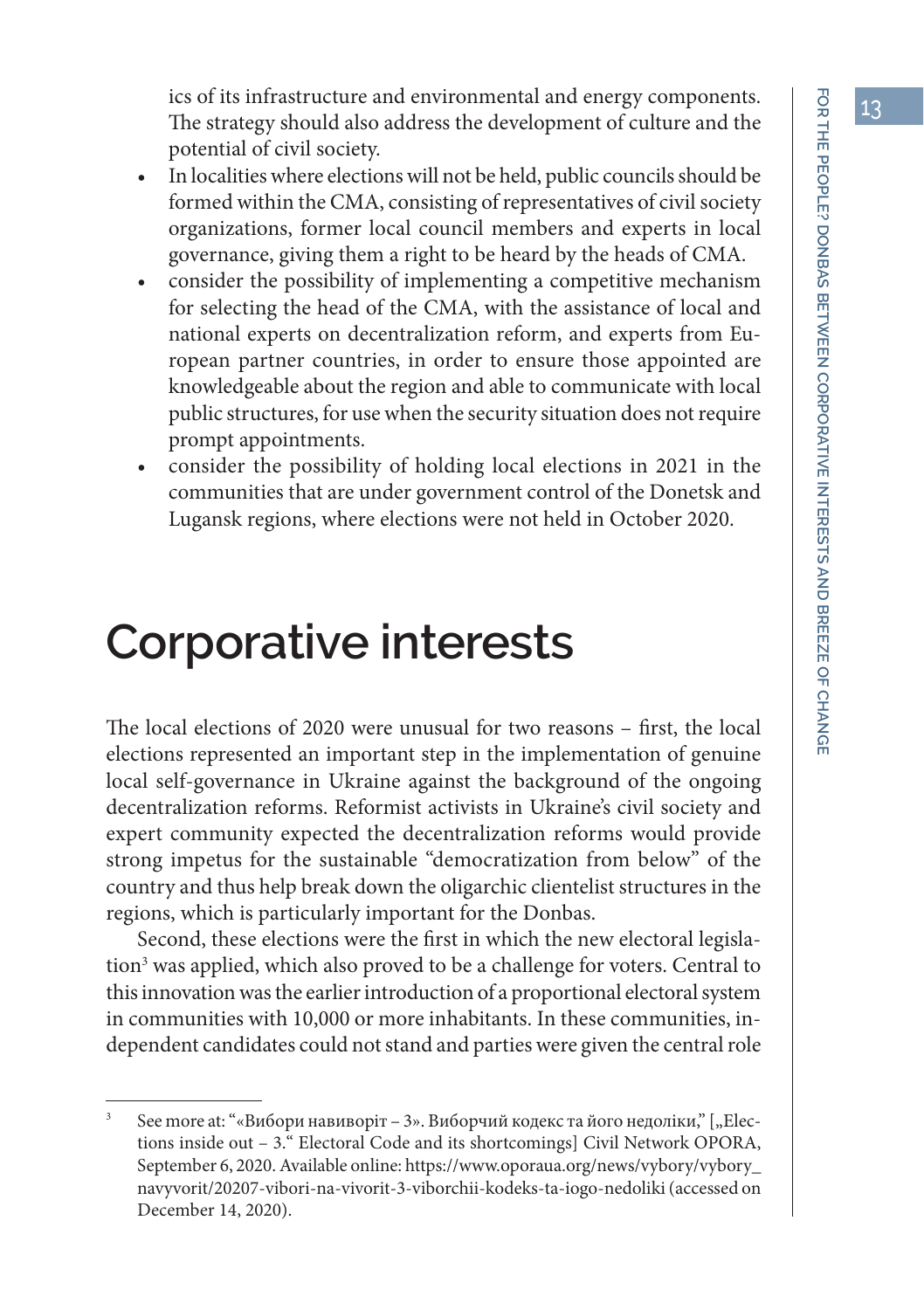in the electoral process. This hasty "partyization" (that is, just a few months before election day) of electoral law was problematic, especially since parties in Ukraine do not have solid structures at the local level, apart from some exceptions. In the Donbas, this reinforced the strong position in the region of the well-established successors to the former Party of Regions (PoR). These parties were able to ideologize local political life and, accompanied with the introduction of partyization, this improved their chances in the political contest. Thanks to their enormous economic and both local and national media resources, they were able to mobilize their electorate by promoting national themes (general demands for "peace," the restitution of economic relations with Russia, anti-Western propaganda) that had no relation to community development in the context of decentralization.

Generally, disinformation (e.g. anti-Ukrainian and anti-European narratives spread by outlets belonging to the strong media empire under the influence of Opposition Platform – For Life (OPFL) leaders and re-disseminated by local social media groups)<sup>4</sup> "remained a threat to the integrity of the information environment of the electoral period, with the most serious and sustained threat coming in the form of pro-Russia information narratives" which "seek to undermine the legitimacy of the Ukrainian state and its government."5

However, another aspect relating to the partyization was the new electoral legislation that introduced innovations that had been on the reform agenda for many years and can be seen as progressive elements. For example, the introduction of open party lists, which – if properly implemented – can provide a counterweight against the dominant control of centralized parties over parts of the electoral process on the local level. With open party lists, voters can vote for their party of preference and select candidates on the party list for election to the local council. However, that amendment was implemented half-heartedly. To climb up the party list, the candidate has to get a minimum number of votes, which was very difficult: the legal formula results in a relatively high number.<sup>6</sup> As a result the newly introduced party lists had a limited effect. Finally, party financing could be more transparent, as the

<sup>4</sup> See more at: "Моніторинг (про)російської дезінформації в регіональних медіа за 12–18 жовтня 2020 року," [Monitoring of (pro) Russian disinformation in regional media since 12th till 18th of October 2020] Detector media, October 29, 2020. Available online: https://detector.media/propahanda\_vplyvy/article/182015/2020-10-29-monitoryng-prorosiyskoi-dezinformatsii-v-regionalnykh-media-za-1218-zhovtnya-2020-roku/ (accessed on December 14, 2020).

<sup>5</sup> L. Jewett, T. Woodward, N. Jikia, M. Mitre, K. Jeffers, I. Odynak, N. Rothchild, T. Sartania, D. Paprocka, A. Benoist, C. Garner, "Ukraine Election Watch – Final Bulletin," National Democratic Institute (NDI), October 30, 2020. Available online: https://www. ndi.org/sites/default/files/NDI%20Ukraine%20Local%20Elections%20Statement%20 -%20October%202020%20-%20ENG%20final\_v3.pdf (accessed on December 14, 2020).

<sup>6</sup> Personal interview with Ukrainian experts conducted in October 2020.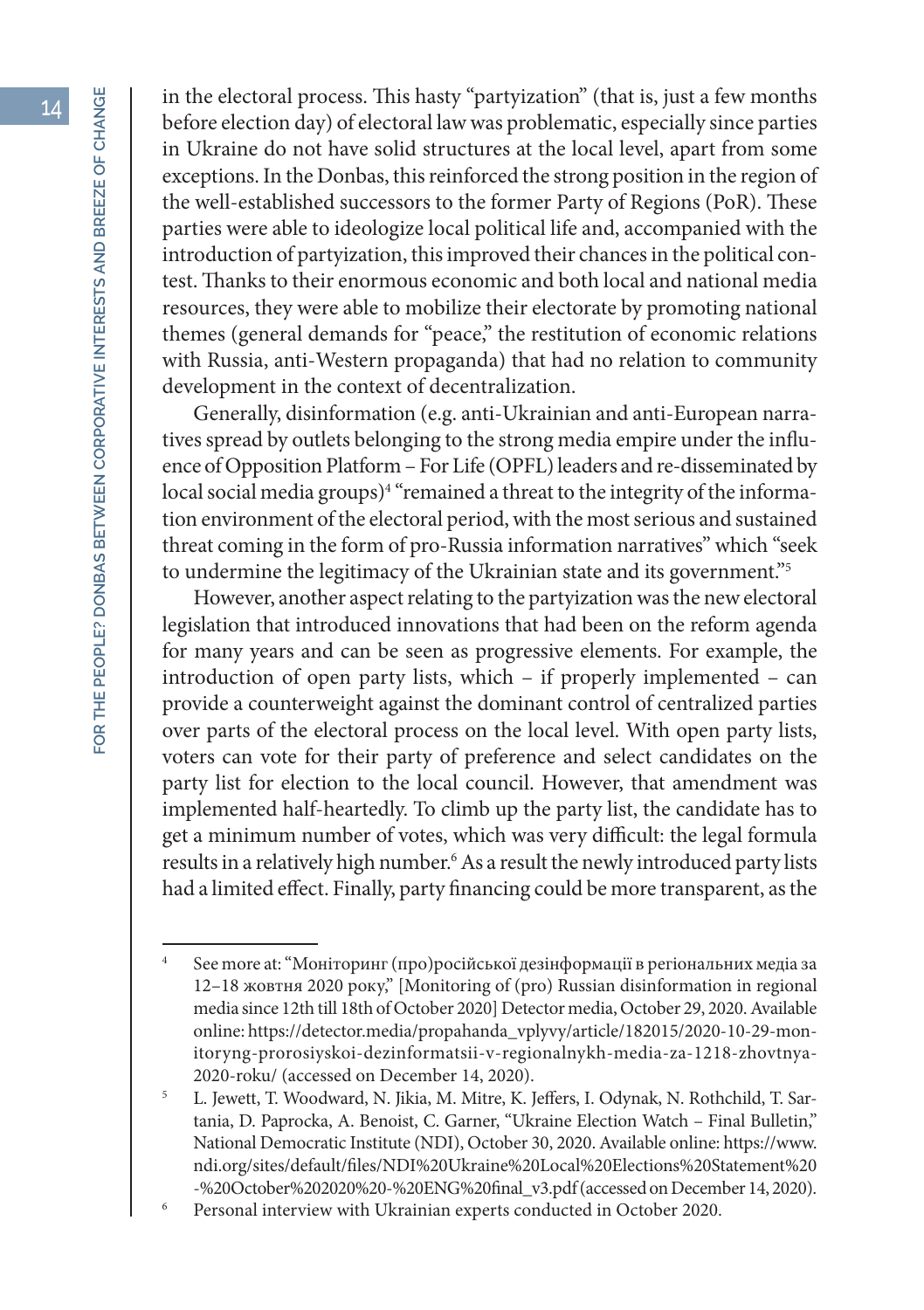15

NDI report concludes, and is still not sufficiently regulated by Ukrainian law. For example, "sanctions envisioned for non-compliance are too low to serve as an active deterrent."7 According to the Committee of Voters of Ukraine (CVU), the local election campaign in Ukraine 2020 was characterized by extremely high levels of spending on advertisements. Oleksiy Koshel (CVU) pointed out that the latest financial report for the Opposition Platform for Life party for the first quarter of 2020 reported that 95 per cent of funds went on advertising. That affected the content of the election campaigns: as Bodan Ben notes, local elections "were more about political PR" than the local problems facing the communities or ensuring a free and balanced public debate among candidates. Widespread party advertising requires large sums of money and limits the potential to which local elections can contribute to changing elites from below: " … new faces – from the expert, journalistic circles, civil society – they simply cannot compete with the moneybag candidates supported by oligarchs or local business."8 This fact plays into the hands of traditional parties or party brands supported by oligarchs or financially strong "local princes" and business elites. That effect is reinforced by low media coverage providing objective information on candidates, programs and the electoral process.

Obviously, the "partyization" effect of the electoral legislation also had an impact on the final results of the elections because voters in communities with 10,000 or more inhabitants were deprived of their right to vote for independent candidates rather than parties. That was true in the Donbas region, which was especially affected by the decline in support for the propresidential party, Servant of the People (SoP). It is therefore useful to look more deeply at voter turnout to fully understand the outcome of the elections.

Voter turnout in these elections was especially low (36.88 per cent) across Ukraine and about 10 per cent lower than in the 2015 local elections.<sup>9</sup> In Donbas, for the first time, turnout was lower than in western Ukraine, which had the highest figures in the country. Donetsk oblast had the lowest turnout in the country at 31.67 per cent (Luhansk oblast: 38.12 per cent).<sup>10</sup>

L. Jewett, T. Woodward, N. Jikia, M. Mitre, K. Jeffers, I. Odynak, N. Rothchild, T. Sartania, D. Paprocka, A. Benoist, C. Garner, op.cit.<br>"Ukraine breaks its duck with new election rules, and the results are heartening,"

Euromaidan Press, October 27, 2020. Available online: http://euromaidanpress. com/2020/10/27/ukraine-breaks-its-duck-with-new-election-rules-and-the-resultsare-heartening/ (accessed on December 14, 2020).

<sup>9</sup> "Явка 36,88%: на місцеві вибори прийшли 10,5 млн українців," [Turnout 36.88%: 10.5 million Ukrainians came to the local elections] Ukrainska Pravda, October 26, 2020. Available online: https://www.pravda.com.ua/news/2020/10/26/7271233/ (accessed on December 14, 2020).

<sup>&</sup>lt;sup>10</sup> "Результати виборів депутатів районних рад," [Election results of the deputies of district councils] Central Election Commission (CEC) of Ukraine, October 25, 2020. Available online: https://www.cvk.gov.ua/pls/vm2020/pvm037pt001f01=695pt00\_t0 01f01=695pid112=21pid100=14rej=0.html (accessed on December 14, 2020).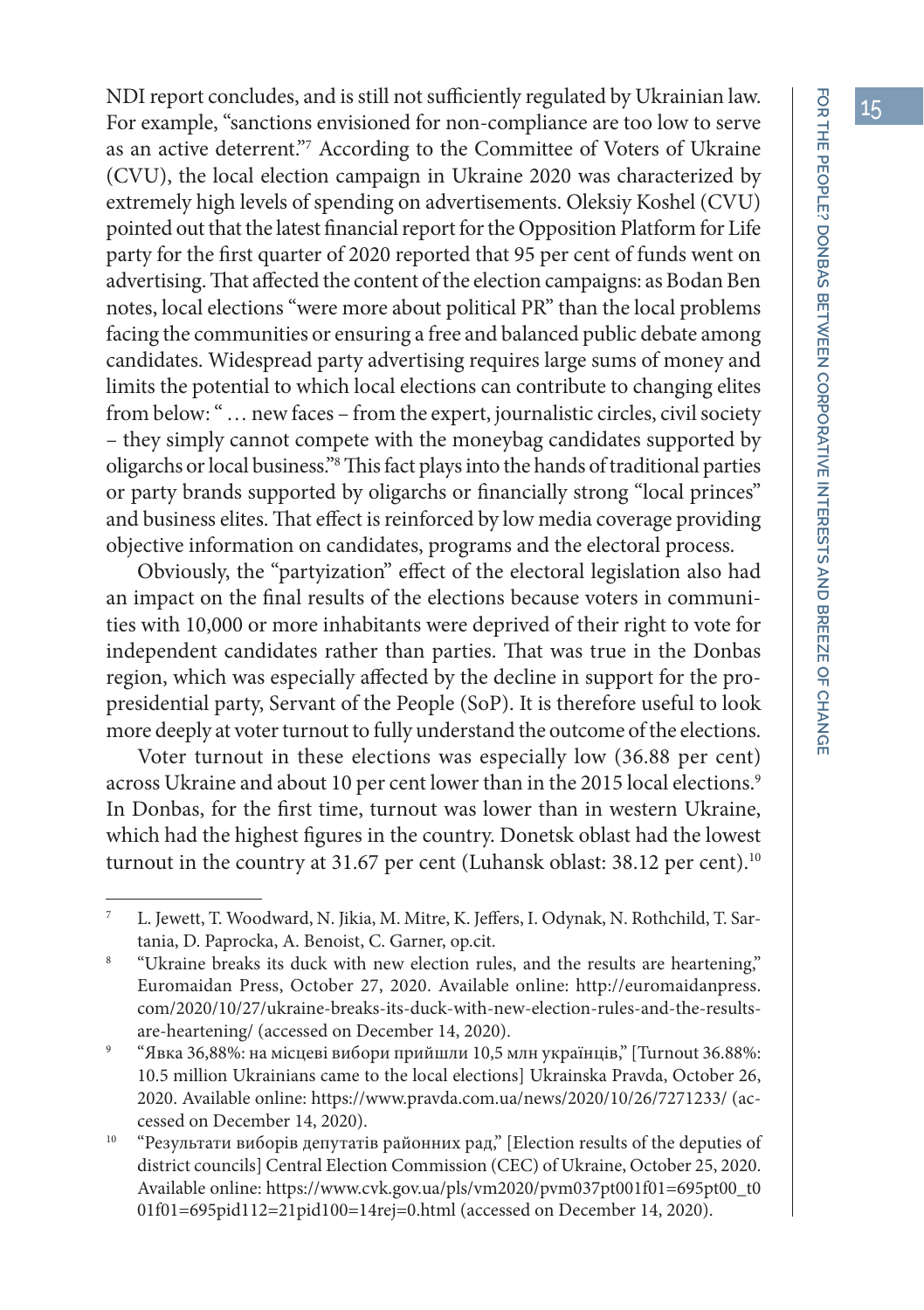The numbers for Donetsk are especially important, because the number of eligible voters is several times higher than in the Luhansk region.<sup>11</sup> The low turnout can be explained by factors observed everywhere in Ukraine, such as the fear of the coronavirus.<sup>12</sup>

But in Donbas, of particular importance was the fact that a significant part of the electorate was disappointed with the policies of the president and SoP, the party most identified with the president. And this was against the background that Donbas residents had extremely high expectations of the president and his new party. In the parliamentary elections, SoP achieved very good results in the Donbas and was even able to win some districts and defeat PoR legacy parties. It says a lot that this section of the region's population no longer wanted the old clans, but SoP did not present itself as a viable alternative. In many places in the region, SoP leaders missed the opportunity to better organize party structures and put forward competent candidates.

At the same time, SOP discredited itself in the eyes of the electorate: for example, the party entered into dubious agreements with PoR successor parties thereby continuing the clientelism voters no longer wanted. For example, in the important city of Rubizhne (Luhansk Oblast), members of the management department of Zarya factory, which is controlled by Yuri Boyko – one of the leaders of the Opposition Platform For Life (OPFL) and "gray Cardinal" of the region – got on the SoP list because the mayoral candidate of the city, nominated by the SoP, is the director of Zarya. Apparently Boyko used the SoP "brand" to get people under his control onto the city council and thus secure his influence on the spot.13 Some decided not to vote because of the lack of pluralism in the region: The pro-European party structures in the region are unpopular, little-known and poorly developed, which does little to halt the passage of traditional "local feudal lords" and parties. At the same time, in communities with over 10,000 inhabitants there are no independent candidates to choose from. Many people may therefore have felt they had no choice but to stay at home.

<sup>&</sup>lt;sup>11</sup> Ibid. Turnout in the Donetsk region was 31.67 % or 360,177 out of 1,137,379 registered voters (Luhansk region: 242324/92380).

<sup>&</sup>lt;sup>12</sup> "Voter turnout in local elections hits historical low," Kyiv Post, October 26, 2020. Available online: https://www.kyivpost.com/ukraine-politics/voter-turnout-in-localelections-hits-historical-low.html (accessed on December 14, 2020).

<sup>&</sup>lt;sup>13</sup> See the video of D. Kayansky, «Юрий Бойко купил «Слугу народа» в Луганской области. Регионалы идут во власть под новым брендом," [Yuriy Boyko bought the "Servant of the People" in the Luhansk region. Regions come to power under a new brand] YouTube, October 24.10, 2020. Available online: https://www.youtube. com/watch?v=OvpbwsMf9mI&feature=youtu.be&fbclid=IwAR2D1ibkzjNSkbSzXGXZSFB29AM3x1oCgH5Gad3G6-U0S07WVo4MgdIAJg (accessed on December 14, 2020).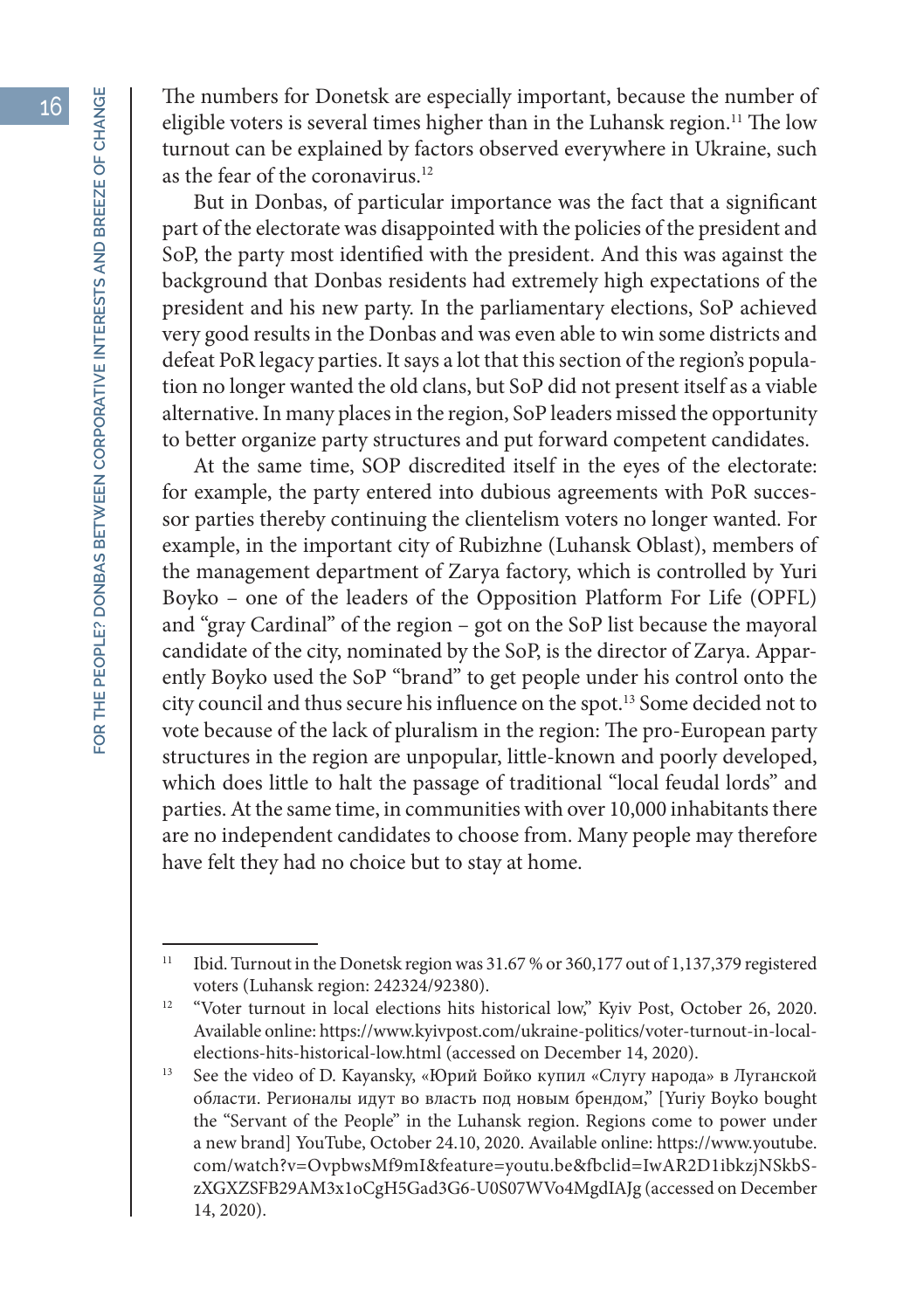The most important pro-Russian party, OPFL, whose leaders include Yuri Boyko and Viktor Medvedchuk – the latter is Ukraine's most important pro-Russian politician and a close friend of Putin – failed to achieve the big victory its leaders and the Kremlin had hoped for. OPFL failed to get a majority on all the city councils and in many communities failed to get a head of self-government elected. However, in general, OPFL's results are solid and the party could win the sympathies of broad parts of the region's electorate. That is generally illustrated by the fact that, in most of the Rayon councils, OPFL was able to secure the support of the electorate, who voted for PoR successor parties: In almost all the Rayon councils in the Luhansk and Donetsk oblasts OPFL became the strongest party with a relative majority (in Volnovakha Rayon the party gained 66.67 per cent of the vote). Only in Mariupol Rayon Council did the party belonging to the previous mayor of Mariupol – Vadym Boychenko's Bloc – which comes under oligarch Rinat Akhmetov's sphere of influence, get more votes than OPFL (48.15 per cent vs. 42.49 per cent). And, while SoP remarkably took third place (on 9.26 per cent), the most prominent PoR successor parties dominate the council with around 90 per cent of the vote in total.<sup>14</sup>

All in all, OPFL could further secure its huge influence in the region. And this is true in many other communities. For example, out of a total of 19 city mayors in the Donetsk region, six belong to OPFL. In Sloviansk (the second most important city after Kramatorsk) the OPFL candidate, Pavlo Pridvorov, got through to the second round of the mayoral elections, but lost out to the Opposition Bloc candidate (supported by Akhmetov) and acting mayor Vadym Liakh. In the second round of the elections, Pridvorov was supported by Nelja Shtepa, the controversial former mayor of Slovjansk who ran for mayor in the first round. She was listed by Peace and Development, an oligarchic party project, and still has the support of some parts of the city's electorate. During the "Russian spring", these pro-Russian candidates (who were members of PoR until 2014) either played a highly questionable role (Lyakh and Pridvorov) or are still suspected of separatism (Shtepa) by critical observers in the region. The cases of these candidates illustrate the continued legacy of the pro-Russian Party of Regions, even in a city that suffered massively in 2014 under the temporary occupation of Russian-backed separatists.

OPFL fared better in the towns in the Luhansk region. Two OPFL candidates out of the four standing for town mayor won, where one selected mayor is influenced by OPFL curators. In Rubizhne, the old mayor, who was

<sup>&</sup>lt;sup>14</sup> "Результати виборів депутатів районних рад," [Election results of the deputies of district councils] Central Election Commission (CEC) of Ukraine, October 25, 2020. Available online: https://www.cvk.gov.ua/pls/vm2020/pvm037pt001f01=695pt00\_t0 01f01=695pid112=21pid100=14rej=0.html (accessed on December 14, 2020).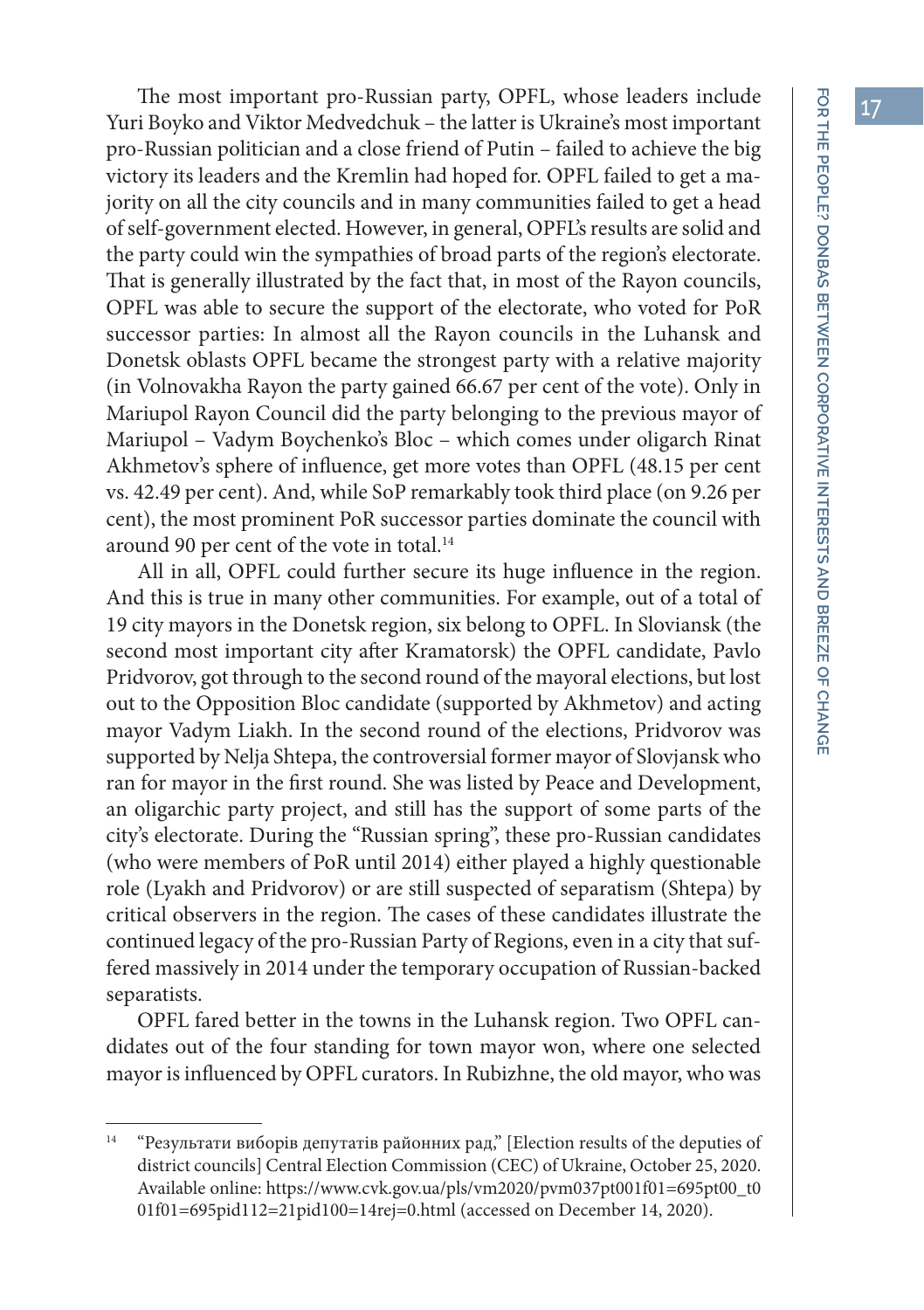nominated by the party Our Land (OL), but was a member of OPFL until recently, won. What is remarkable is the fact that the mayors in Rubizhne and Kremmin (OPFL) elected candidates whom Ukrainian journalists and experts had accused of supporting "*russkiy mir*" and embarrassing separatists during the Russian spring of 2014. The Party of Shariy (PoS), belonging to the Ukrainian-phobic blogger Anatoliy Shariy, gained a seat on only two city councils, based on the city council preliminary results, despite these being in the populous and very important cities of Mariupol and Kramatorsk. PoS is not a political party in the traditional or genuine sense, but a "One Man Show" run by Anatoly Shariy. It only exists thanks to the support of Viktor Medvedchuk's pro-Russian media empire, which refers to PoS as an "ideological ally" of OPFL. PoS serves as a "bridge builder" to connect with young people who are unhappy with the situation in Ukraine but who are not openly pro-Russian or OPFL supporters.

Although OPFL did not triumph, the local "feudal lords" in the region, of PoR legacy, and associated corporative interests were able to assert their influence in the region. These feudal lords exploited the fusion of economic and political power using opaque, often corrupt, informal political and economic practices to undermine institutions and rules. They are represented by OPFL and the first legal PoR successor, the Opposition Bloc (OB), which split from OPFL in 2018. OB, and some other parties, is influenced by Rinat Akhmetov, who is perhaps Ukraine's most influential oligarch, and his business partner Vadym Novinsky, known as the "Orthodox oligarch" who supports the Ukrainian Orthodox Church (Moscow Patriarchate) and uses his patronage to promote pro-Russian identity politics.

Besides the legacy of the former PoR, one can conditionally include OL, which did well in the elections, especially Lugansk region. OL is not a wellestablished party but a group that formed around the populist Serhiy Shakhov that has become well-known in recent years for its virtuoso in buying voters. In the Luhansk region, Shakhov competes with Yuri Boyko's OPFL; nevertheless, Shakhov and his group are the product of the region's political culture, long cultivated by the PoR. The PoR legacy also includes local party projects, aimed at smoothing the passage of local princes and their teams into parliament or into city mayor posts (or the election of one of "their people") in order to secure power in the region as well as access to the region's financial and economic resources. Examples of parties around the local "feudal lords" that run in these elections include the rather successful party Order, which is represented on seven city councils in Donetsk region (with a relative majority in four city councils, and a majority shared with OPFL on one council) and has three mayors there, and Peace and Development, a party represented on two councils. Both parties are in the orbits of Rinat Akhmetov and Vadim Novinsky. Another example is the party belonging to the previous mayor of Mariupol, Vadym Boychenko's Bloc. Some of its deputies are recruited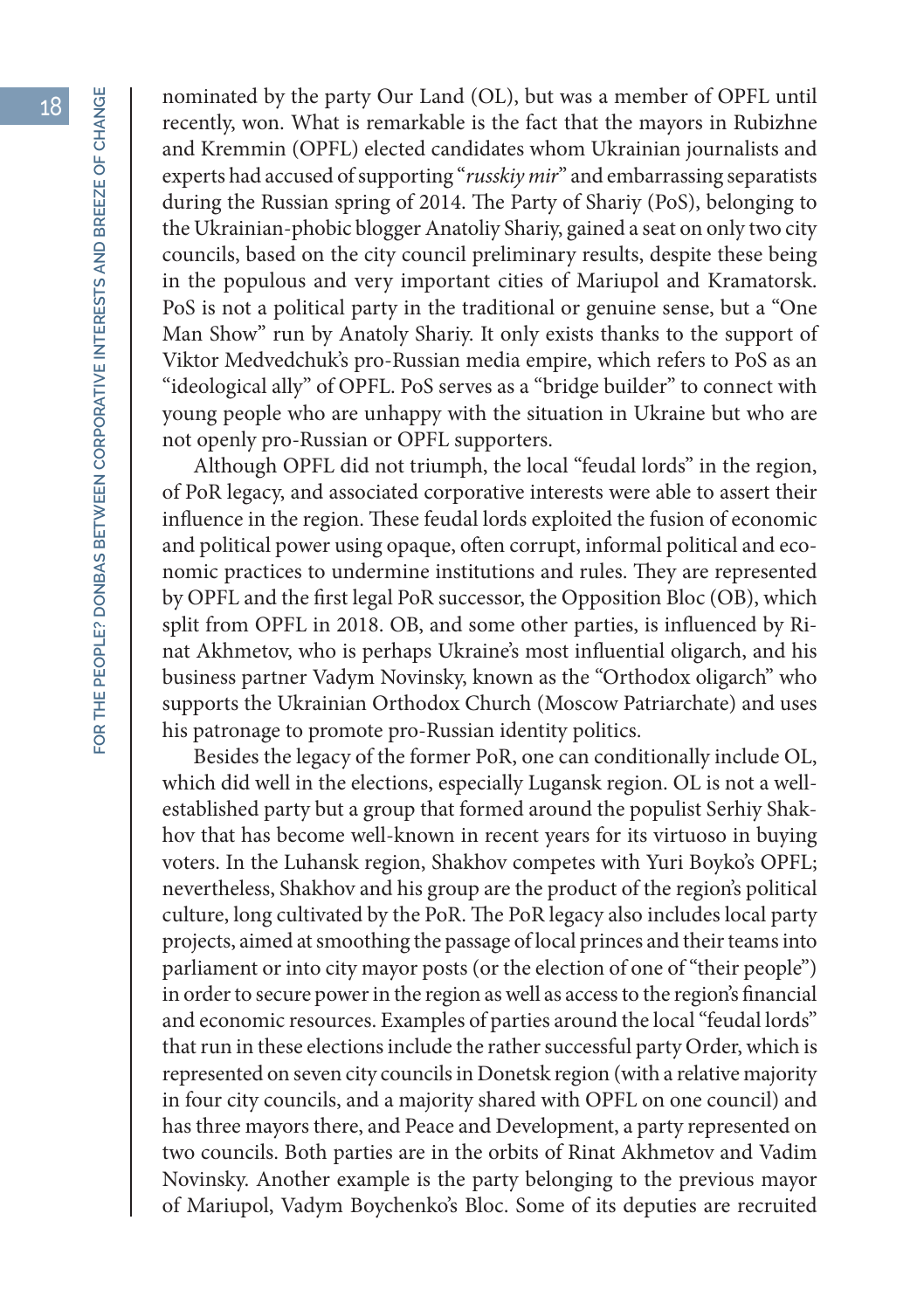from the management of the local "town-forming factories" that are part of Akhmetov's corporate empire.

The success of the Vadym Boychenko's Bloc may be down to the fact that many local media outlets are controlled by Rinat Akhmatov – most of the local TV-channels are affiliated with Akhmetov for example. The same applies to the city's most important newspaper *Priazovskij rabochij*: Its editor-in-chief is part of the Vadym Boychenko bloc faction in Mariupol Rayon Council. That also explains why new party hopefuls like Syla ljudej are facing big problems attracting a greater chunk of the electorate despite having the most innovative ideas for developing the city and their work on the sustainable implementation of self-governance and local democracy. In the circumstances, the fact that Sila ljudej (Power of the People), a young pro Maidan party, was once again able to get candidates elected to Mariupol City Council, albeit with a poorer showing than in 2015 (2020: 7.41 per cent; 2015: 9.26 per cent), must surely be seen as a success.

Local party projects like Order or Peace and Development may imitate pluralism, but they are in fact shells run by "feudal lords" from the orbits of OB or Rinat Akhmetov and Vadim Novinsky. They are the result of party "franchising", facilitated by the "partyization" under the electoral code and the gaps and shortcomings in the legislation on political parties. In this sense, there was no real possibility of Ukrainian citizens creating a political party before the elections. The only means of creating a party is to acquire a registered brand, and that is only possible with the right "connections" and financial resources.

Parties such as OB, OPFL, Order, Peace and Development – successors to the Party of Regions – won the elections in the overwhelming majority of the Donbas city communities. The 2020 local elections illustrated the strong continuity of PoR's legacy in the region, when all of the parties – that emerged out of the region's clientelist corporative interests under the umbrella of the former Party of Regions – are taken together. These days, despite their intertwining business interests, these actors must be seen as independent actors who stand in fierce contest, to gain power and control over the region's economic resources. However, one should not exclude a union between such parties, if the leaders consider closer cooperation as a necessity for retaining political power. The ideological barriers are not high, and there is little difference in the political and economic practices of these "feudal lords." For example, OPFL and OB do not fundamentally differ in their interpretation of the conflict with Russia and the Minsk agreements; although OB representatives may act more pragmatically and pretend to be loyal to the state.

Despite the structural continuities, the local elections showed a growing desire for change among some of Donbas's voters. In medium and small towns, as well as in townships and villages, pro-European parties that have not traditionally had a large base in Donbas were elected to councils. These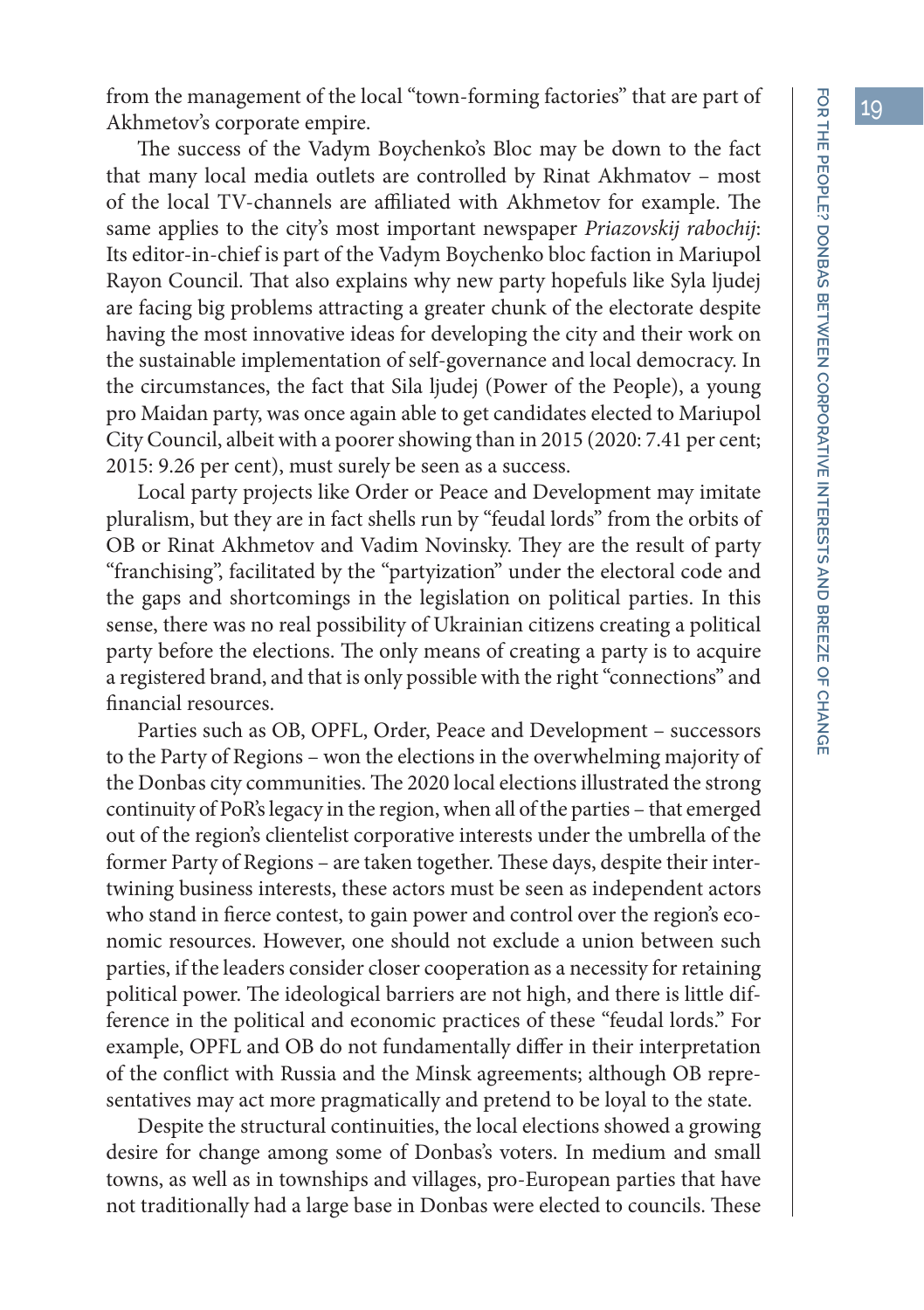include Power of the People – whose work is dedicated to decentralization reforms and community development, Holos – a liberal reformist party, former prime minister Groisman's party and European Solidarity – former president Poroshenko's pro-Western and patriotic party. These parties were most successful in economically disadvantaged communities. These weak regions should therefore be included in regional development programs, so as to prevent people from being discouraged in their desire for change, and to consolidate trust in the possibility of local self-government.

Although the governing SOP party performed badly compared to the parliamentary elections, it still gained representation on almost all the councils in the region. A vote for SOP was in some way a desire for change. SOP was successful where it was able to provide a platform for competent members of civil society. An example is Slavyansk, the key city in the Donetsk region, where the party was elected to the council with 15.79 per cent<sup>15</sup> of the vote and where the city deputy and activist was able to gather civic activists around her. But whether SOP can develop as an independent party that is seen as a serious political alternative by the region's population or whether it will come to an agreement with one of the "feudal lords" named above and corporative interests is not yet known.

#### **Conclusion**

The degree of influence wielded by the "feudal lords" in the Ukrainian government-controlled territories of Donbas depends not only on the policies of the country's leadership but also on citizen and civic engagement in the community and on initiatives for achieving closer and effective interaction between the citizenry and the local authorities to make decisions promoting the development of the community based on the comprehensive participation of citizens. In particular, the population must be well informed about their rights and the instruments citizens can use to control the local authorities. At the same time, legislation facilitating citizens' involvement in decisionmaking processes must be drafted to aid the further development of local self-government in the Donbas region.

<sup>15</sup> "Обрані на відповідних виборах депутати місцевої радиОбрані на відповідних виборах депутати місцевої ради," [Deputies of the local council were elected at the relevant elections] Central Election Commission (CEC) of Ukraine, October 25, 2020. Available online: https://www.cvk.gov.ua/pls/vm2020/pvm057pid112=30pid102=433 pf7691=61219pt001f01=695rej=0pt00\_t001f01=695.html (accessed on December 14, 2020).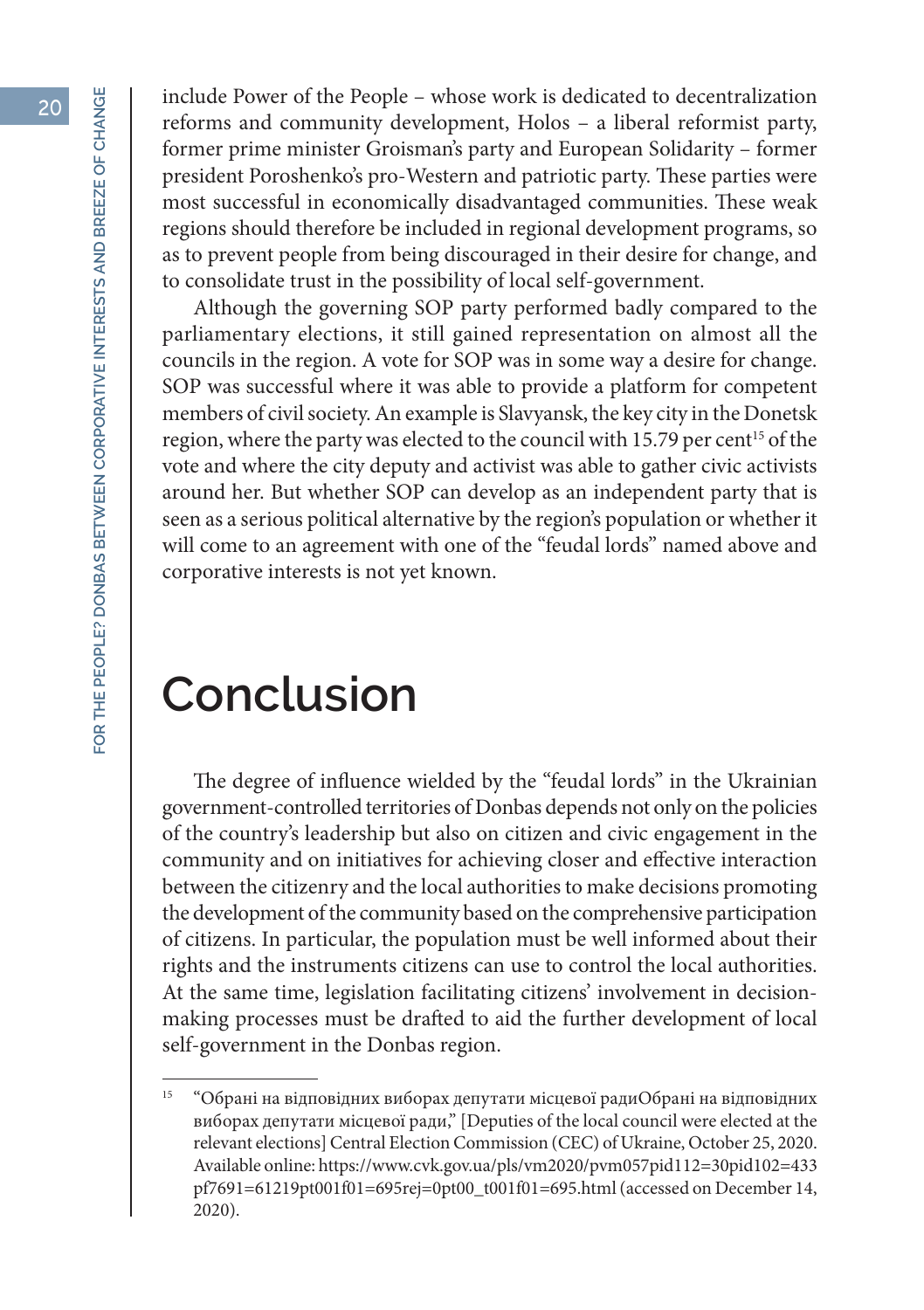# **About the authors**

#### **Samuel Goda**

Samuel Goda is Head of the Future of Security and Cooperation Program at the Slovak Foreign Policy Association and assistant professor at the University of Economics in Bratislava. His research interests include conflict transformation, protracted conflicts in the post-Soviet space and cooperative security. In addition, he has worked as project manager on numerous projects in the field of international relations and security, participative democracy and youth, peace and security-related issues, mostly in the V4 countries, Moldova and Ukraine. In 2018 and 2019, Samuel served as Special Representative of the OSCE Chairperson in Office on Youth and Security. In the second half of 2020, Samuel worked in the field as a SlovakAid supported volunteer-expert for the Sloviansk-based NGO Drukarnia.

#### **Wilfried Jilge**

Wilfried Jilge is a historian of Eastern Europe. Since January 1, 2021, he has been a mediation advisor on Ukraine at the Center for International Peace Operations (German: Zentrum für Internationale Friedenseinsätze/ZIF) in Berlin. He is also associate fellow at the Robert Bosch Center for Central and Eastern Europe, Russia, and Central Asia of the German Council on Foreign Relations (DGAP), where he specializes in contemporary history and domestic and foreign policy in Ukraine and Russia. He is member of the Key States Strategy Group within the Bertelsmann Foundation project "Strategies for the European Neighborhood" and analyzes Russian policies in the EU's neighborhood, among other things. Since its foundation in 2005, he has been a member of the steering committee of Kyiv Dialogue (German: Kiewer Gespräche), a German-Ukrainian civil society forum.

Wilfried Jilge spent a university semester abroad at the University of Simferopol (Crimea/Ukraine) studying Russian language and culture, and spent considerable time in Kyiv and in Moscow in 2013–14, where he conducted research in the specialist areas mentioned above.

#### **Valeriy Novykov**

Valeriy Novykov is a lawyer and, since 2013, has been Chairman of the Board of Alternative, Luhansk Regional Human Rights Center. In 2010, he was elected Alchevsk city councilor, in Luhansk oblast, which is not controlled by the Ukrainian authorities. He has worked at the permanent deputy commission in ecology and housing and communal services. He is currently training local councilors in the field of local government and conducts human rights activities relating to the armed conflict in East Ukraine. He is actively